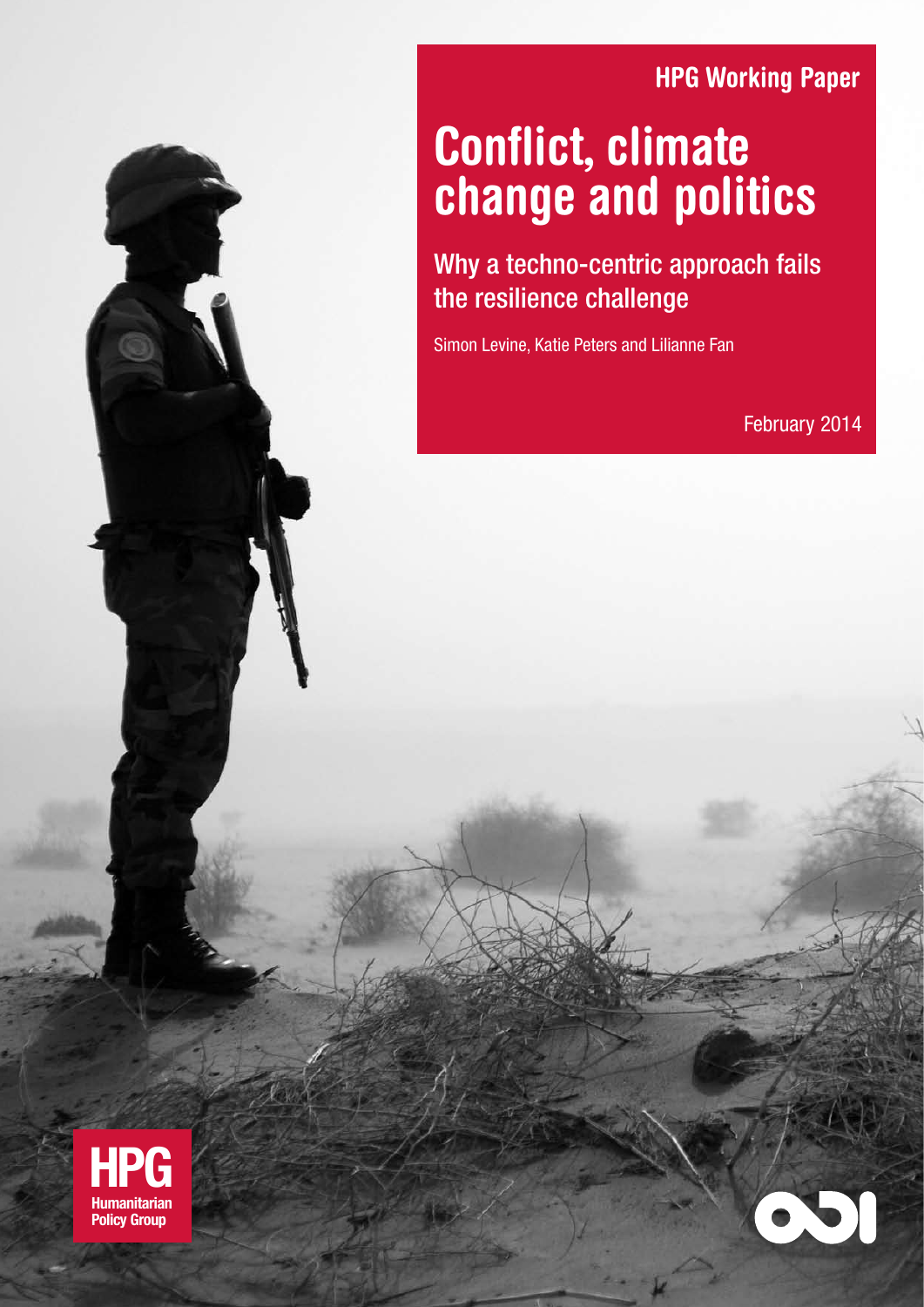#### **About the authors**

Simon Levine is a Research Fellow in the Humanitarian Policy Group (HPG) at ODI.

Katie Peters is a Research Fellow in the Climate and Environment Programme (CEP) at ODI.

Lilianne Fan is a Research Fellow at HPG.

This paper is a collaboration between HPG and CEP.

#### **Acknowledgements**

Many thanks to Lindsey Jones (ODI), Dr David Keen and Dr Jeremy Lind for their helpful comments on an earlier draft. Thanks too to Matthew Foley for his editing.

Humanitarian Policy Group Overseas Development Institute 203 Blackfriars Road London SE1 8NJ United Kingdom

Tel. +44 (0) 20 7922 0300 Fax. +44 (0) 20 7922 0399 E-mail: hpgadmin@odi.org Website: http://www.odi.org/hpg

ISBN: 978 1 909464 59 9

© Overseas Development Institute, 2014

Readers are encouraged to quote or reproduce materials from this publication but, as copyright holders, ODI requests due acknowledgement and a copy of the publication. This and other HPG Reports are available from www.odi.org.uk/hpg.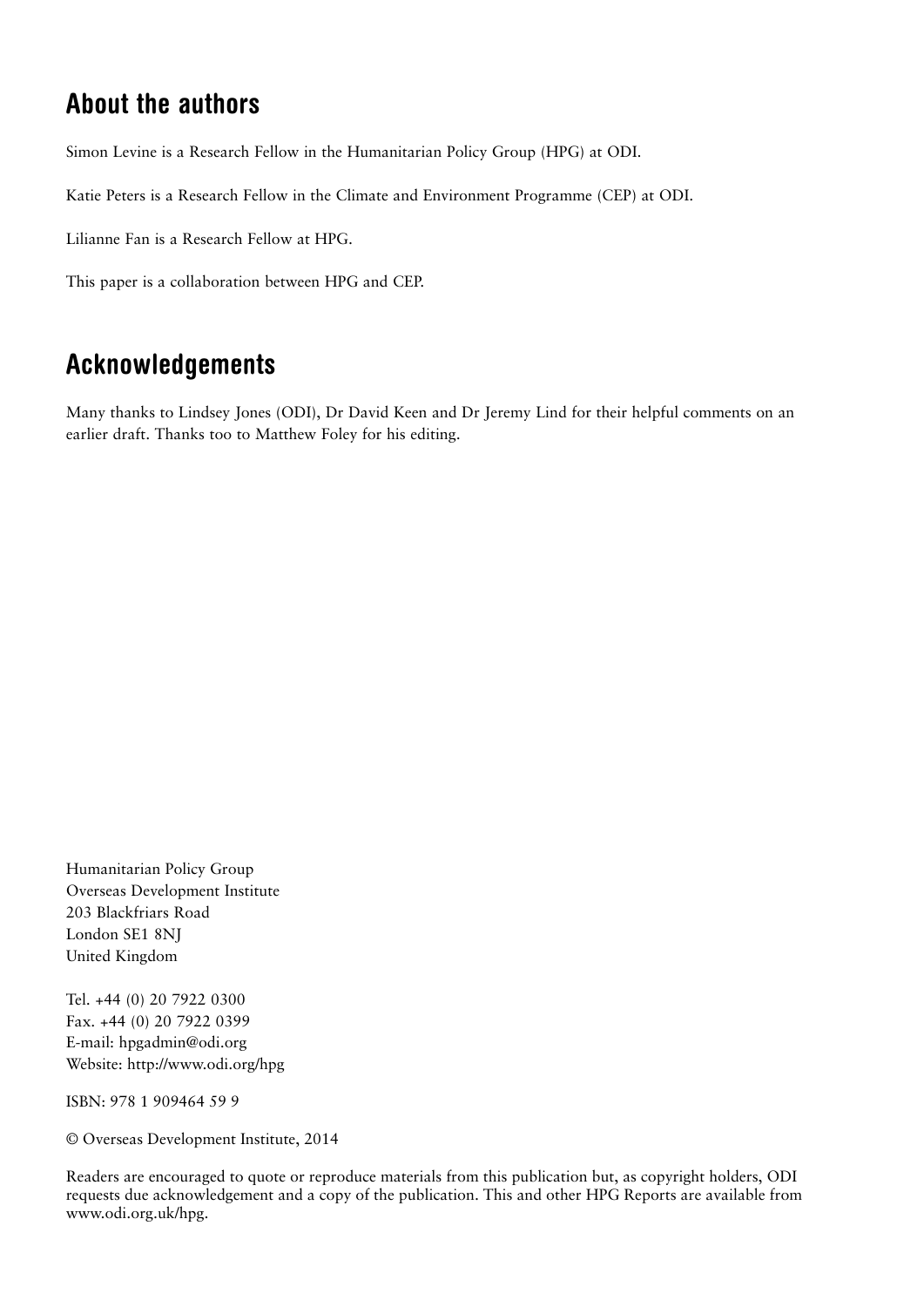# **Contents**

|  | <b>Abstract</b>                                                   |    |
|--|-------------------------------------------------------------------|----|
|  | <b>Introduction</b>                                               | 3  |
|  | <b>Exploring the links between climate, conflict and politics</b> | 5  |
|  | 2.1 Politics and climate change mitigation in Aceh                | 5  |
|  | 2.2 Pastoralism and climate change adaptation in East Africa      | 9  |
|  | 2.3 Conflict and climate change in Darfur                         | 11 |
|  | Conclusions for climate change and resilience                     | 17 |
|  | <b>References</b>                                                 | 19 |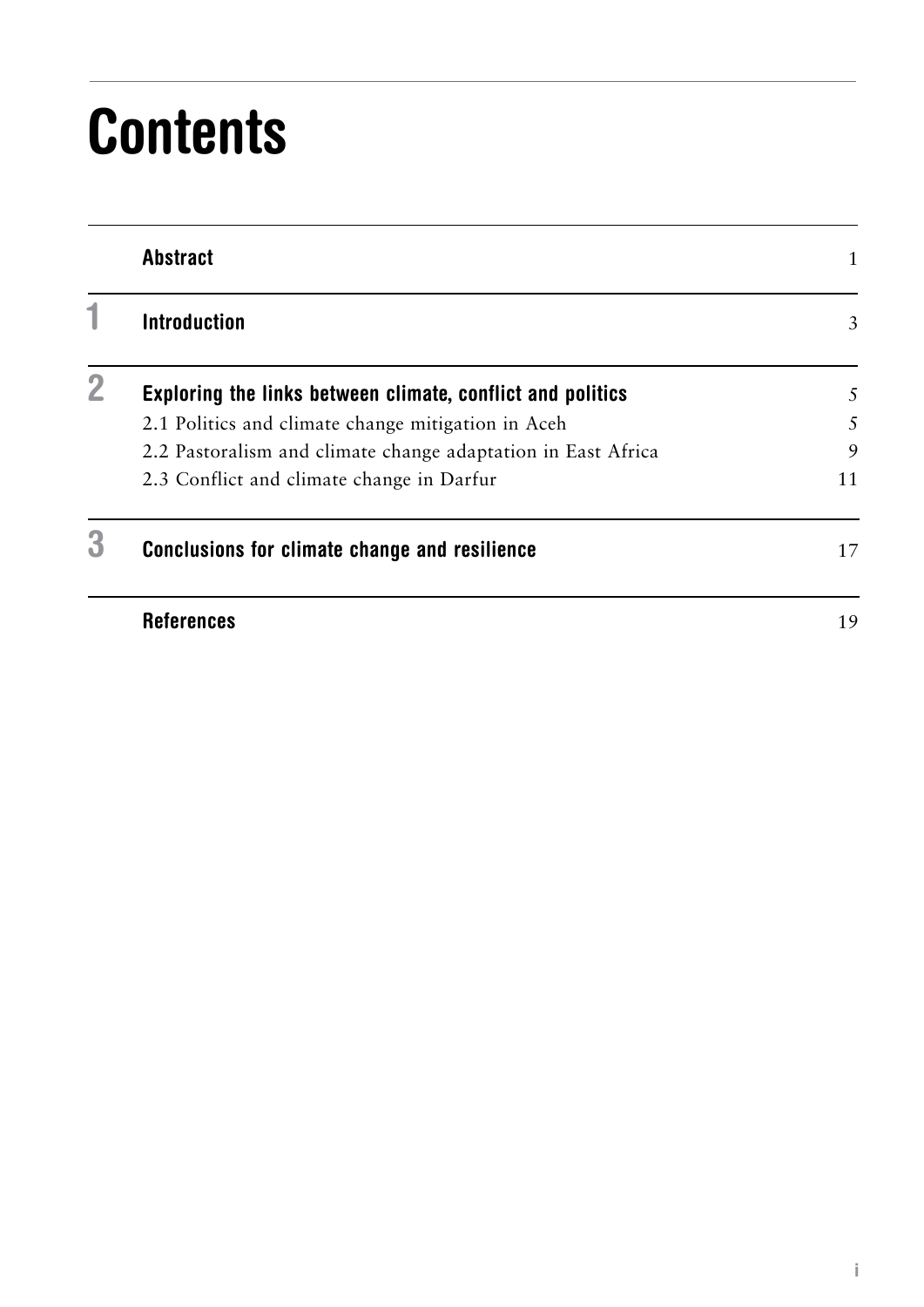**ii Conflict, climate change and politics: why a techno-centric approach fails the resilience challenge**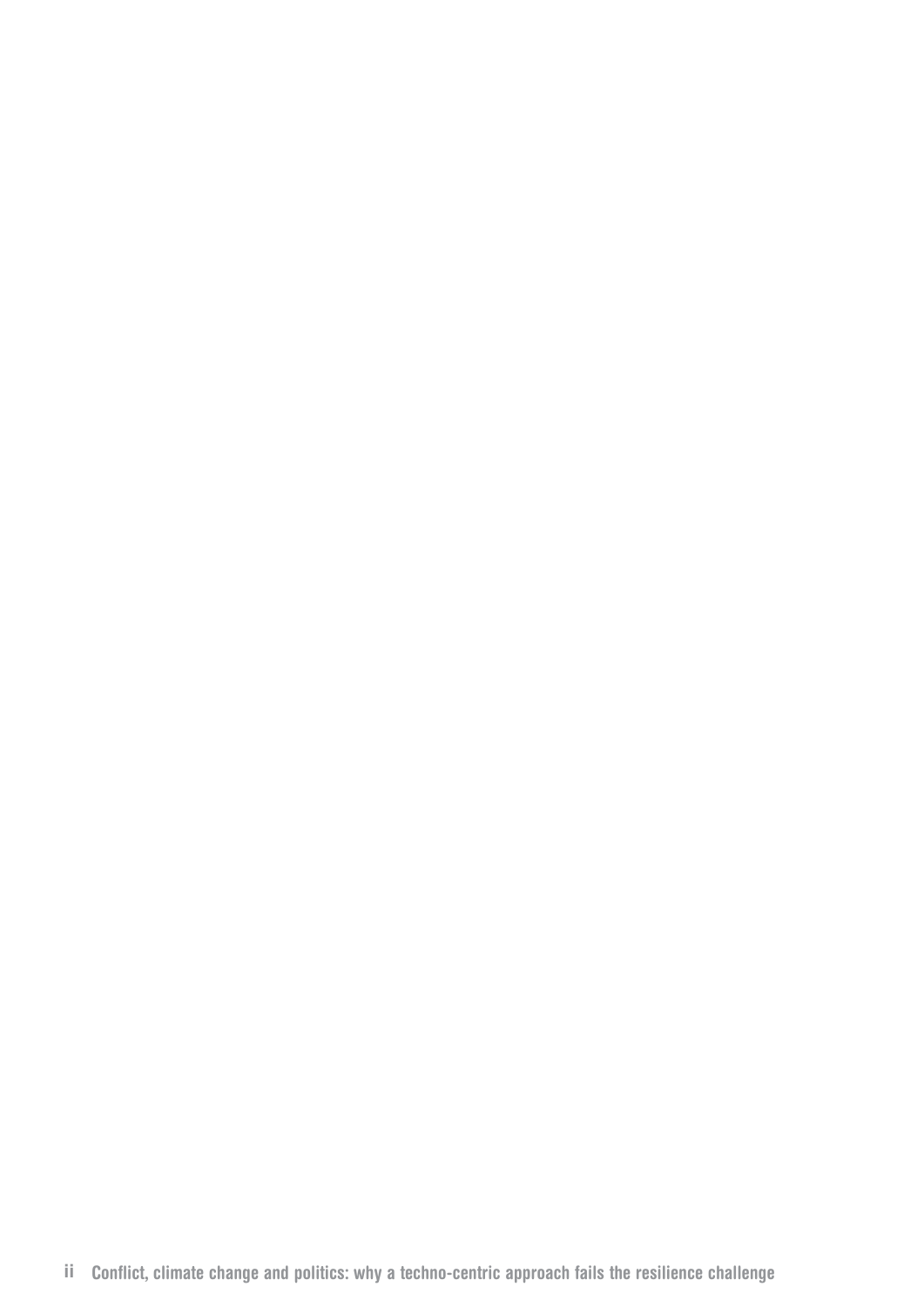## **Abstract**

Resilience, the goal of so many concerned about crises, poverty, climate change and conflict, is often presented as a technical challenge – that is, technical interventions, ranging from stronger schools and higher dams to more irrigation and drought-resistant seeds, are often presented as the 'solution' to the resilience 'problem'. The increasing consensus that climate change is a threat to the development of poorer nations and a cause of humanitarian crises has ensured that climate change concerns are at the centre of recent discussions on resilience. This has also contributed to the belief that supporting resilience requires a broad, multi-disciplinary approach, and that resilience may even provide a conceptual umbrella under which experts from different disciplines can find a common language (e.g. Davies et al., 2013).

Much of the focus on multi-*disciplinary* resiliencebuilding has really been about multi-*sectoral* support – i.e. the integration, or at least the combination, of different technical interventions. The challenges of climate change present a problem which is addressed by several different disciplines (e.g. climate change adaptation, climate science, mitigation, disaster risk reduction). These various disciplines or sectors are increasingly seeking to become integrated in the practice of international development, as seen, for example, in the gradual increase in support for 'climate-resilient growth' and the reduction in support for separate climate change adaptation interventions in parallel with existing development policies and interventions. However, the attempt to promote the packaging together of different interventions in order to 'achieve resilience' remains a predominantly technocentric enterprise.

The nexus between climate change and conflict is fertile ground for examining these issues for several reasons: there is a widely held belief that climate change will be, or already is, a factor in driving conflict; conflicts are the crises where a purely technical approach intuitively feels inadequate; both research and aid practice are being shaped by thinking on the link between conflicts and climate change; and the most important reason for supporting resilience, indeed arguably the moral driver of the resilience agenda, is the belief that development assistance should be about supporting those most vulnerable to crisis, of whom a great part are those whose lives and opportunities are limited by conflict. Thus, conflict and climate change – and their purported relationship – is used as an illustration of the degree to which inter-disciplinary links advance or undermine positive impacts in supporting resilience.

This paper uses three case studies to look at the role of political analysis in analysis of climate change impacts. The first, on Aceh, shows how inattention to the political legacy of a recent conflict can undermine well-intentioned and technically sound environmental or climate mitigation programmes; the second, on East Africa, explores what might happen when the political sophistication of those writing climate change strategies is not matched by those reading and supporting them; and the third, on Darfur, looks at whether conflicts can be analysed directly through links to climate change and resource scarcity. Together, the three case studies show that, when disciplines are used techno-centrically and in the absence of sophisticated political analysis, there are significant risks that interventions designed to support resilience may in fact do more harm than good.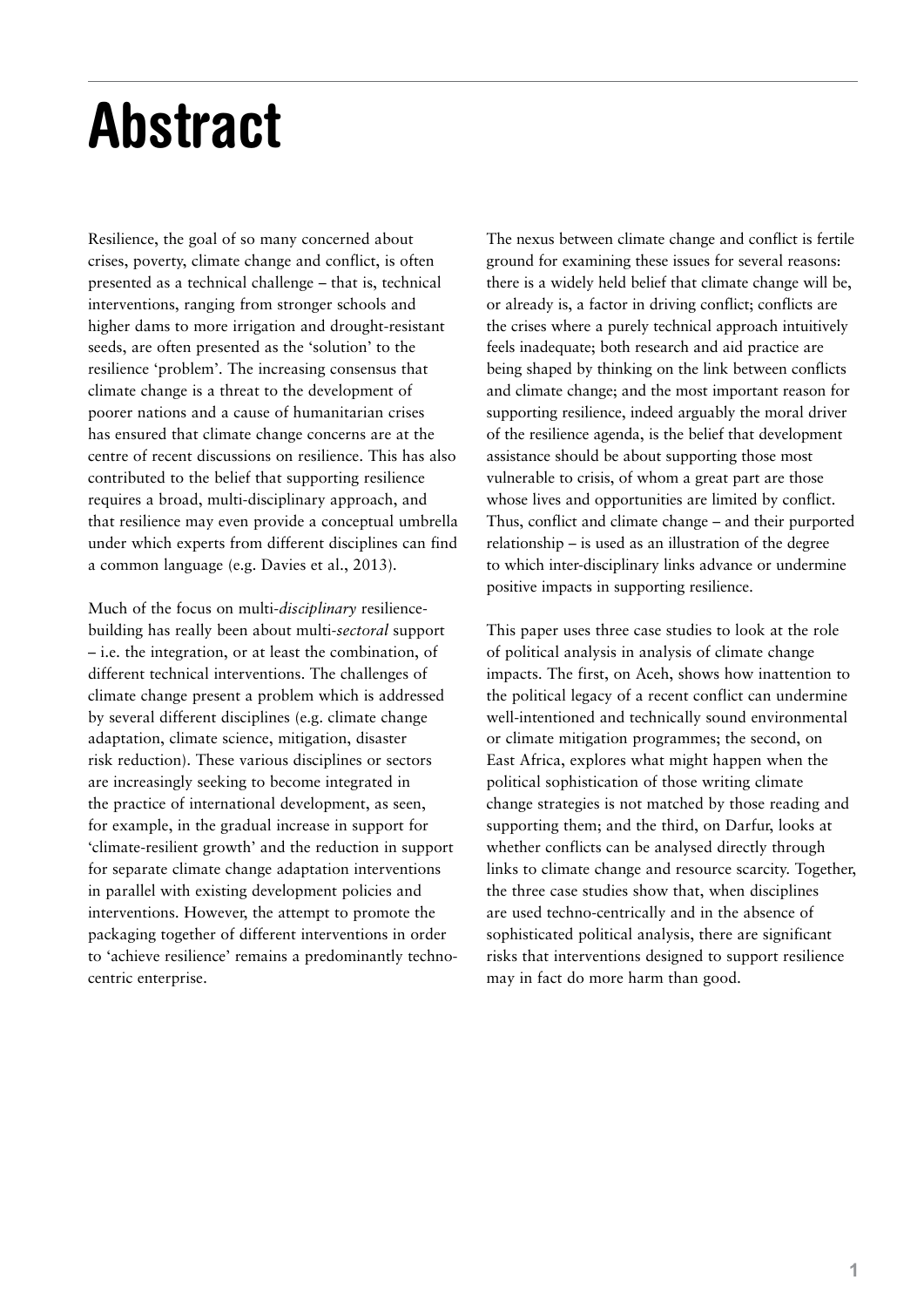**Conflict, climate change and politics: why a techno-centric approach fails the resilience challenge**

.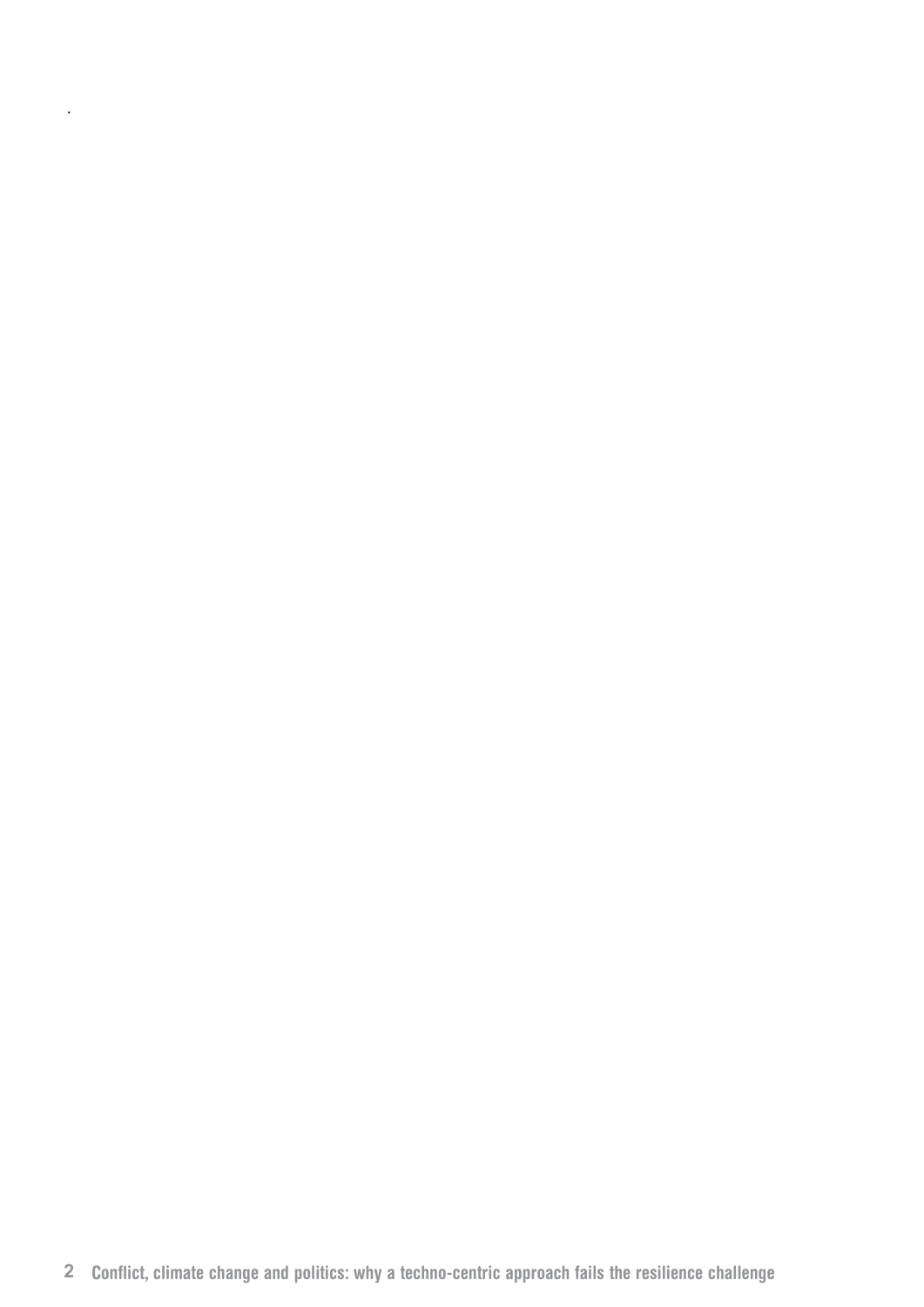# **1 Introduction**

Climate change will shape development trajectories for decades to come. It will also influence the nature, frequency and scale of humanitarian crises (IPCC, 2007; Mitchell and Maxwell, 2010). The future world climate will give rise to more and greater hazards (floods, hurricanes, droughts), and crises will be created or averted by the interactions between the impacts of climate change and the many factors that shape people's resilience, including demographic movements and migrations, food security, urbanisation and changing economic conditions at global, national and local levels. There are also those who argue that changes in weather conditions are linked to the prevalence of conflict, $<sup>1</sup>$  the main cause</sup> of crisis in the world.2

Despite the cross-sectoral nature of the climate change challenge, the design and delivery of strategies to promote both adaptation and mitigation has traditionally been confined to sectoral activities and actors. This has contributed to the creation of a distinct professional specialism and body of knowledge, with its own established climaterelated bureaucracy and funding modality, which is often at odds with the many calls for adaptation to be integrated and mainstreamed throughout development efforts. While notable progress has been made to integrate climate change into related sectors such as disaster risk reduction, governments, donors and aid agencies still largely fail to incorporate climate-related risk systematically into broader decision-making processes.

Close parallels can be drawn with the fragmentation of different areas of the aid sector. Whilst aspects of both humanitarian and development practice are seen as either overlapping or interlinked, key actors often fail

to speak to each other or operate in a coordinated and collaborative way.3 The critique of the humanitarian– development divide is longstanding (e.g. Buchanan-Smith and Maxwell, 1994), but has gained new impetus more recently, and much of the discussion arising from this dissatisfaction with the status quo has coalesced around the concept of resilience. In part this focus on resilience – making sure over the long term that people will be able to cope with short-term problems – stems from the repetition of humanitarian crises in the Sahel and the Horn of Africa. In both cases, these crises were predominantly an outcome of chronic ('developmental') problems, rather than acute, discrete shocks.

The need for different disciplines to communicate with each other is not controversial. However, despite easy rhetoric on the need to see everything holistically, there is little consensus in practice about why disciplines remain separate or how, and to what degree, this separation can be broken down. It is obviously impossible for every problem to be analysed from every angle, so some guiding principles are needed in any field of enquiry as to which perspectives or questions are essential in any individual study. This should be the job of a conceptual framework. For example, the livelihoods framework, discussed below, indicates how technical considerations of assets and economic strategies should be combined with political economy analysis of institutions, politics and power in order to understand why different people have the strategies and outcomes they do – and what might need to be done to change this. The forces of analytical integration have not yet succeeded in the area of climate change and conflict, and there is as yet no agreed framework for guiding thinking on how to approach the links between them. There is a body of literature which suggests that climate change may play a role in exacerbating conflicts and humanitarian crises, and another warning against making too many assumptions about any purported causal links between weather or climate and conflict (see Harris

<sup>1</sup> Statistical correlations between conflict and weather changes are analysed, for example, by Hsiang et al., 2011; Tol and Wagner, 2010; Hendrix and Salehyan, 2012; and Zhang et al., 2011.

<sup>2</sup> In at least 13 of the top 20 recipient countries of humanitarian aid in the decade from 2002–11 conflict played a significant role in precipitating crises. In a further four (Kenya, Zimbabwe, Indonesia and Pakistan) conflict was a contributing factor (GHA, 2013).

<sup>3</sup> See Kellett and Peters, 2014, as an example in the context of emergency preparedness.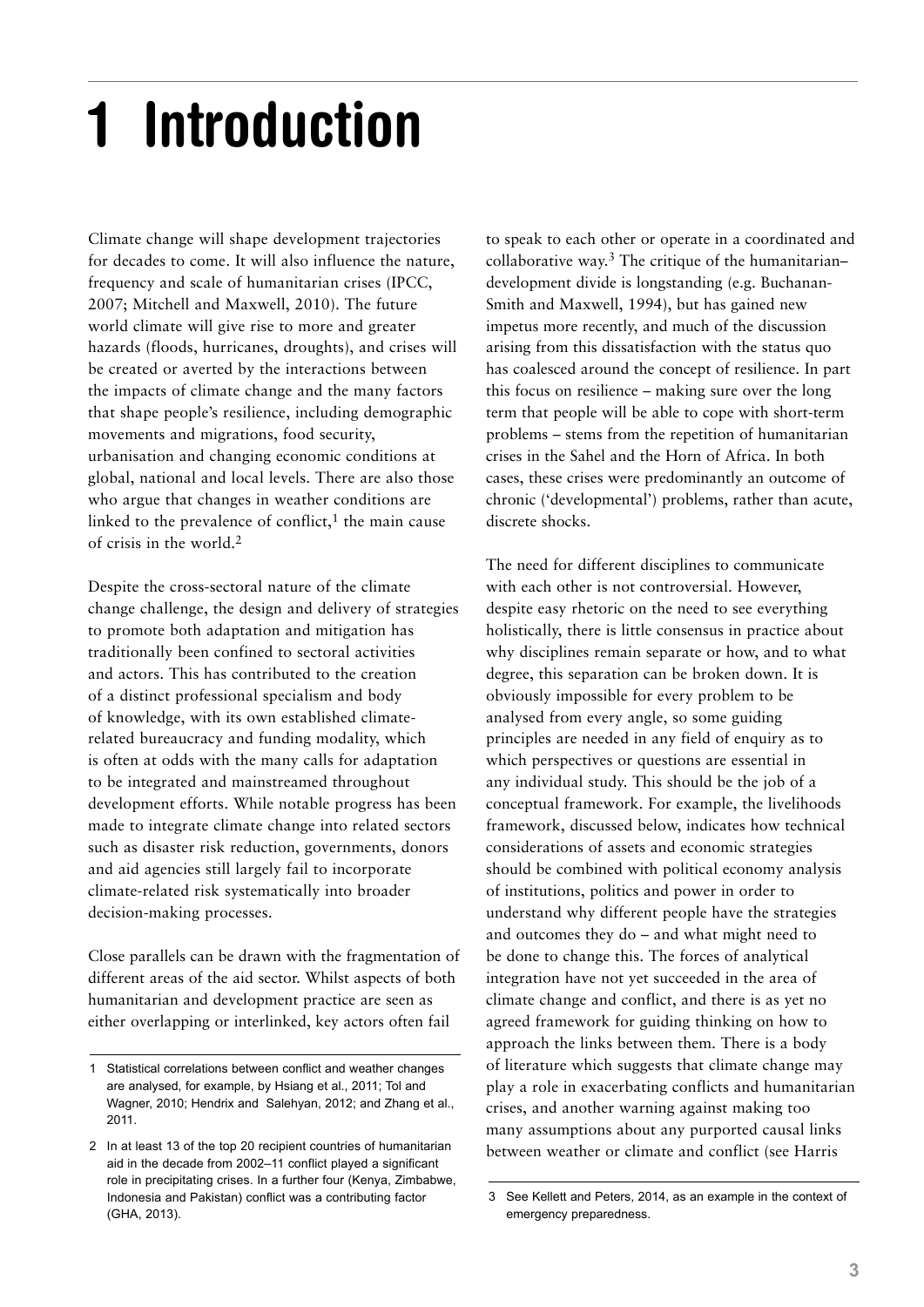et al., 2013).4 But as yet the limited number of studies that have emerged on the subject have not created any clear policy solutions – or even generally accepted policy questions.

Much of what has been published within the policy sphere about the climate change–conflict link has focused on finding or disproving a causal relationship, based 'objectively' on statistical correlations between climate/weather and conflict, while largely ignoring political considerations. Very little, with the exception of the work of Tanner and Allouche (2011), explores the political economy of climate change. Yet the study of climate change goes beyond understanding the physical properties of the Earth's climate to include the interactions of climate change with non-physical factors (cultural, socio-economic and political). As such, it is not obvious that an analysis of the impact of climate change on conflict can adopt an apolitical perspective.

There are many reasons why the various fields of practice around climate change often strive to be technical and scientific and thus apolitical. Climate change debates take place in a politically charged atmosphere. $5$  For example, with regard to climate science, much attention is given to the uncertainties inherent within climate models and projections. This is of particular relevance to policymakers tasked with making long-term decisions and investments. In this context, projections which guide policies on climate change must be grounded in the most objective evidence possible, using the best possible climate science: in other words, there is a strong political

case to ensure that projections are clearly based on objectivity and not on politics.

The movement to establish principles of international action to deal with climate change (including both limiting the magnitude of climate change, e.g. reducing emissions, and supporting adaptation, e.g. helping vulnerable communities to prepare for future change) is, on the other hand, a clearly political agenda. Nevertheless, support to adaptation has been implemented as if it were a technical and apolitical challenge. To date, the main focus of internationally supported climate change adaptation initiatives has been the provision of technological and infrastructural packages. Indeed, of the 4,104 adaptation initiatives officially declared to the United Nations Framework on Climate Change, the largest number of activities falls under the category of infrastructure, technology and innovation. Even more notable is the lack of reporting on the inclusion of vulnerable groups across all of the recorded initiatives.6 The human challenges presented by climate change are global and their universality means that they need to be addressed independently of political, religious or cultural orientation. This universality has perhaps driven a desire to remain apolitical, and to think in terms of generic responses. The need for objectivity, though, does not imply a need to eschew politics.<sup>7</sup>

<sup>4</sup> See Lind, Ibrahim and Harris, 2010, for a summary of the different 'camps'.

<sup>5</sup> See Hulme, 2009.

<sup>6</sup> See Lesnikowski et al, 2013. Recorded initiatives relate to National Communications submitted under the UNFCCC. Many of the climate change adaptation activities conducted by nonstate actors are not including in these listings, which typically tend to emphasise non-technical elements of climate change adaptation.

<sup>7</sup> While climate change is used here as the illustration, the argument for being more politically aware is relevant across development approaches.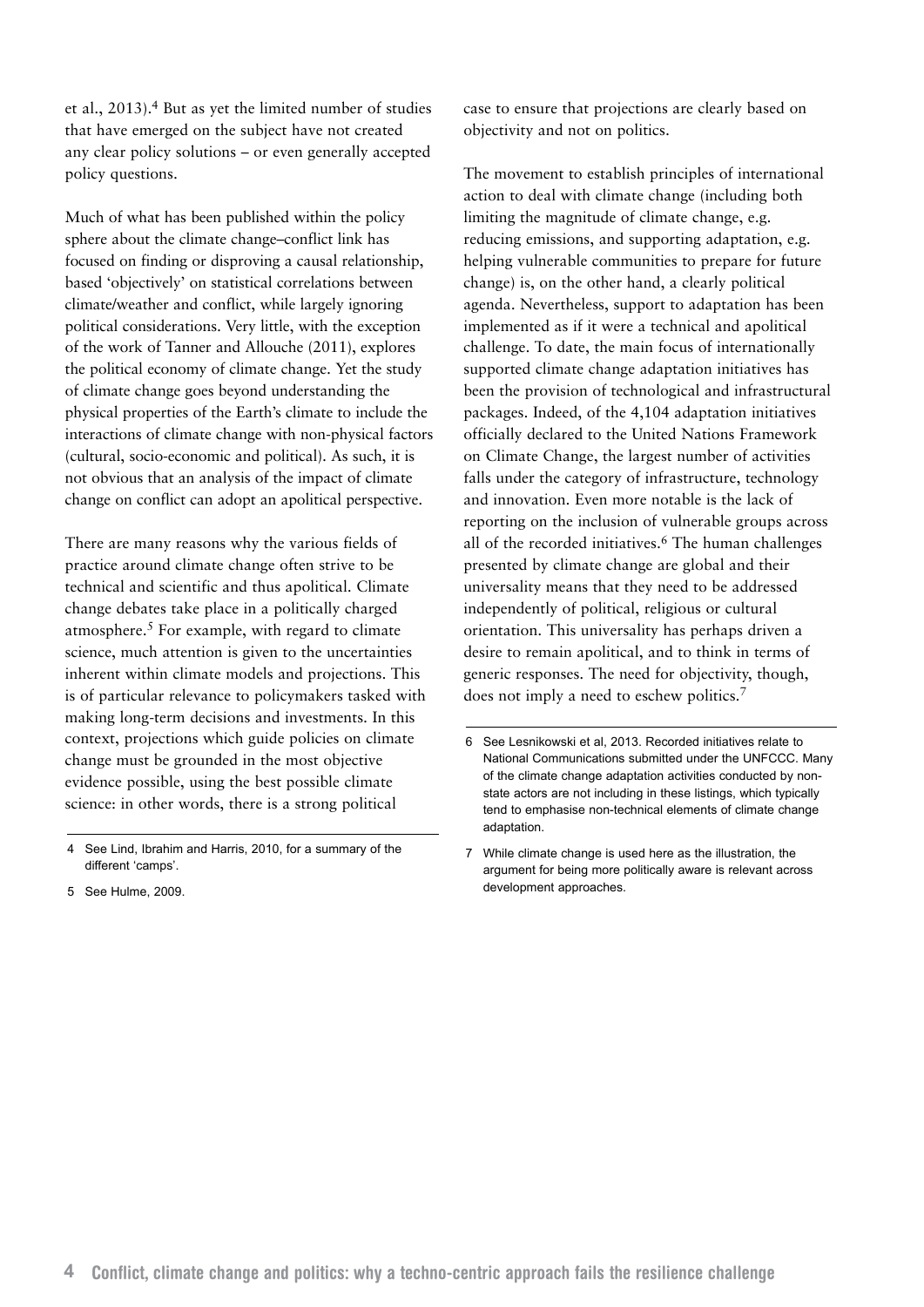## **2 Exploring the links between climate, conflict and politics**

This paper examines the general adherence to technocentric approaches in the resilience world, but most particularly in climate-related strategies (both adaptation and mitigation), by taking debates on the relationship between climate change and conflict (or conditions of fragility) as a form of case study. Although there have been studies looking at the links between climate change and conflict which include an analysis of vulnerability and state capacity (e.g. Barnett and Adger, 2007), there is nonetheless a tendency to conclude that we do not yet understand the links between the two well enough, with the implication that, with enough case studies, a link would in principle emerge. This paper does not assume any generic link between climate change and conflict, but rather expects links, influences and interactions to emerge in very many ways – by affecting resource availability, by affecting the ways in which people access resources, by affecting population movements and economies and by potentially affecting power relations and the institutions which shape political, social and economic interactions.

The three case studies chosen for this paper thus are not intended to illustrate a common pattern in how conflict and climate change interact with each other. On the contrary, the analytical starting point of the paper is that cases are specific, and that, although lessons may be learned from one example that may be useful more widely, it is only by looking closely at each individual context that supportive interventions can be found. Each of the case studies has a conflict dimension, but of very different kinds. The first case study takes a post-conflict setting (Aceh, Indonesia), and shows how a failure to understand post-conflict political dynamics undermined a climate-related initiative and may have inadvertently exacerbated underlying political tensions. The second case study (dryland areas in Uganda and Ethiopia) looks at how national climate change adaptation policies can be presented in ways which ignore the low-level conflict in these areas, where political marginalisation has led to longstanding tension and widespread insecurity. The study examines how broader political interests can drive particular adaptation policies, how

a 'climate change agenda' can be a useful vehicle for mobilising international support that can strengthen or undermine local resilience and how the risk that this agenda may undermine resilience or increase conflict can increase if political interests are not placed at the centre of analysis. The final case study, Darfur, Sudan, serves as an example of the kinds of conflict which many believe will become more common as climate change intensifies resource scarcity.8 The case study uses published research undertaken over the course of the conflict to assess the usefulness of a technical approach to understanding the conflict.

#### **2.1 Politics and climate change mitigation in Aceh**

The separatist conflict in Aceh had little to do with climate change or mitigation, but the interplay between longstanding political and nationalist grievances and international support for a climate change mitigation model is relevant therefore for international support for climate change in politically charged environments today.9

Indonesia is one of the world's leading countries in efforts to design and implement Reducing Emissions from Deforestation and Forest Degradation (REDD) pilots. This is significant because it is allegedly the world's third-largest emitter of carbon dioxide, for 85% of which the loss of forests is responsible (Ibarra Gené and Aliadi, 2010). In the run-up to the United Nations Framework Conference on Climate Change (UNFCCC) COP 13 in Bali in 2007, REDD attracted significant interest in Indonesia, partly because of the large potential revenues available from international funds for carbon absorption. The government

<sup>8</sup> The conflict in Syria is also being attributed to climate change – see Polk, 2013.

<sup>9</sup> Although the focus of climate action has moved away from REDD, the subject of this case study, the lessons remain instructive.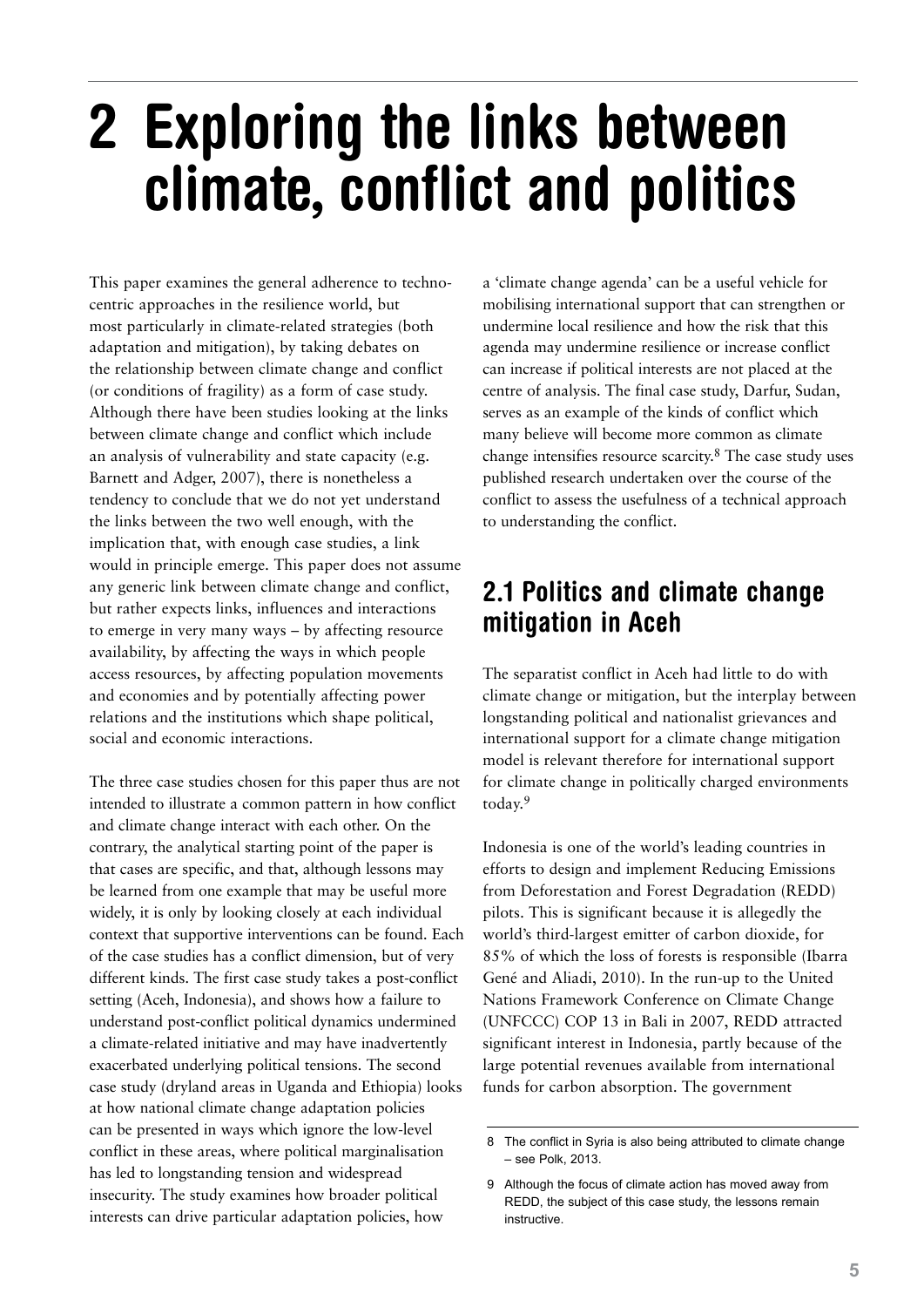estimated that a decrease in deforestation by 50% could generate REDD revenues of up to \$4.5 billion a year (Government of Indonesia, Ministry of Forestry, 2008). The province of Aceh, on the northern tip of Sumatra, harbours a forest expanse of approximately 3.3 million hectares. One of Indonesia's first REDD demonstration activities, Ulu Masen, was sited in an area of 750,000 ha in this forest, a watershed for two million people (half the population of the province). It was calculated that it could absorb up to 100m tonnes of carbon over 30 years. The project was developed by the government of Aceh, in partnership with Fauna and Flora International, and it enjoyed private sector backing, with a pledge by Merrill Lynch to invest \$9m over four years under a Verified Emissions Reduction Purchase Agreement (VERPA).

The Ulu Masen project was part of a green development strategy developed by the Aceh government following the election in December 2006 of former separatist fighter Irwandi Yusuf as governor. A long-time environmentalist, Irwandi saw Aceh's natural resources as key to post-conflict recovery and sustainable economic development. In June 2007 he declared a moratorium on all logging pending a review of the status of Aceh's forests and the establishment of a forest development and management strategy and enforcement systems. The plan, the Green Economic Development and Investment Strategy for Aceh, or 'Aceh Green', was wide-ranging, including forest protection and management, smallholder plantations, fisheries, renewable energy and infrastructure development (Government of Aceh, 2007). The central government provided strong political backing through a National REDD Task Force directly under the president's office.

Here, then, was a territory with a hugely valuable environment worth saving, genuine political commitment both to a green agenda and to sustainable people-centred development, international private sector backing and investment, massive funds from the newly installed international carbon system and a central government committed to REDD – all the elements for success had fortuitously come together. It may then be surprising that Ulu Masen has not been endorsed as a national pilot project, even though Indonesia has received a pledge of \$1bn from Norway for REDD; both donors and investors have been reluctant to fund projects under Aceh Green; the Merrill Lynch–government of Aceh VERPA has been cancelled; and the 'green governor' granted a

concession permit to an oil palm company in the Tripa peat swamp area.10 How did it go wrong so quickly?

The above presentation of green politics, global climate funds and the REDD project omitted mention of the most important dimension of climate change politics in Aceh, namely the fact that the province only emerged from nearly three decades of civil war in 2005. The election in 2006 was the culmination of a process that brought an end to armed conflict and produced a peace agreement based on the creation of a new 'selfgovernment' arrangement for Aceh within the Republic of Indonesia. The election of a former rebel as the first governor of post-conflict Aceh must also be understood as a step within the broader political reconstruction of Aceh, a process in which the Indian Ocean tsunami recovery played a significant role.

The 2004 tsunami was, even in a world of superlatives, truly a disaster of unparalleled proportion, occasioning an international response that was unprecedented both in scale and in ambition. Aceh alone received \$6.7bn in 'tsunami aid' over the subsequent three years (BRR, 2009). The tsunami had an even more profound indirect impact on Aceh. Although the new president of Indonesia, who had come to power in October 2004, had started an initiative to renew peace talks between the central government in Jakarta and the separatist Free Aceh Movement (GAM) just days before the tsunami, the disaster is widely believed to have played a major part in bringing these peace talks to fruition.

Although the impact of the conflict was less deadly than that of the tsunami, which killed over 125,000 people in Aceh compared to the 15,000–25,000 lives lost in the conflict, in many ways it was much deeper, destroying the productive sector, decimating basic services in many areas, weakening institutions and eroding the social fabric. It left a legacy of widespread and deep poverty (Aceh's poverty rate in 2002 was nearly 30%, twice the national rate for Indonesia), deep political fault lines and mutual mistrust between Aceh and Jakarta and longstanding political and economic isolation.

In this context the post-tsunami recovery in Aceh became infused with the idea that there was a historic opportunity for reconstruction to 'build back better' and improve on what had existed before. This optimism was made possible by the

10 Following elections, this was later revoked by the new Aceh government.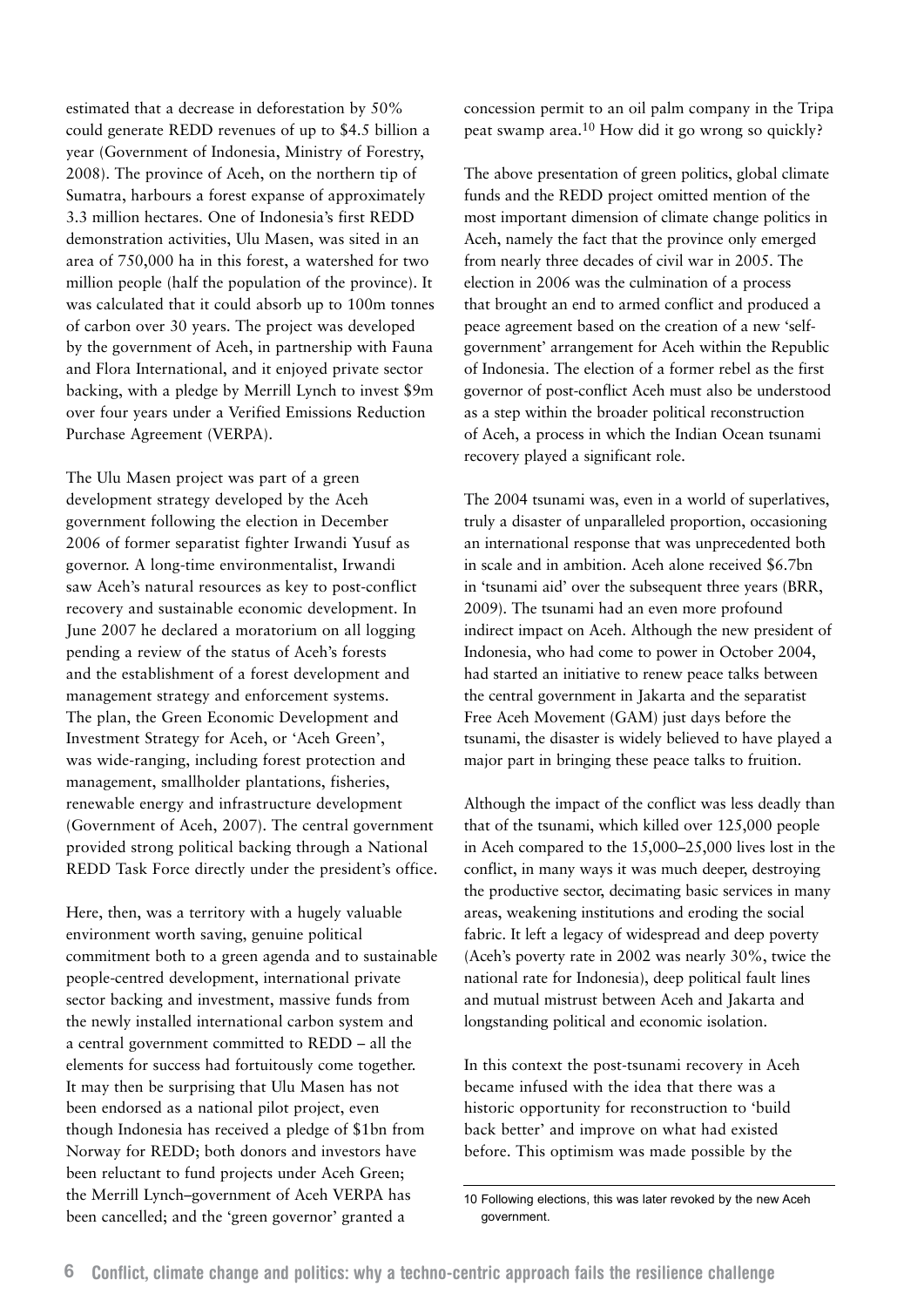combination of several forces, each of which alone would constitute a change of major significance. The war in Aceh had ended; a new, autonomous Aceh had been created; Indonesia had a new president willing to grant significant autonomy to Aceh in order to make peace; Aceh had suffered an acute catastrophe and there were urgent needs for immediate relief and reconstruction, providing an apolitical and unifying face of tragedy behind which post-conflict reconstruction could also proceed; and an unprecedented level of funding was suddenly available, including over \$1bn of international aid per year. There was a shared commitment by Aceh and Jakarta to take advantage of these forces to create a new beginning for the province.

The post-tsunami recovery, then, was also about post-war reconstruction. A comparison of needs and revenue flows is illustrative here. Economic losses as a result of the conflict were estimated at \$10.7bn, twice the cost of damage and losses from the tsunami, but they only attracted one-seventh of the funds provided for the reconstruction effort (Multi-Stakeholder Review, 2009). The strict separation of funds for a 'natural disaster' meant that international aid money donated towards tsunami relief could often only be used in communities directly affected by the tsunami, creating a large disparity between those living close to the coast and their immediate neighbours, just a few metres inland. Indonesians, by contrast, did not approach reconstruction with the same divisions: they tried to conduct tsunami recovery and post-conflict reconstruction in a more unified way.

To coordinate the reconstruction effort, the president created a special agency, the Rehabilitation and Reconstruction Agency for Aceh and Nias (BRR), and chose as its executive director a former minister with a high reputation for accountability, Kuntoro Mangkusubroto. The process of setting up the BRR and defining its mandate and powers was never seen as a technical task, but was highly political, in part because Kuntoro insisted on a high degree of decisionmaking autonomy. As he put it:

*The President wanted everything done according to law. I wanted a blank cheque … In the end, after three months of negotiation, we got something close to the ideal … I needed to know that I had the freedom to do things the way I felt we needed to, I needed to feel I could shape the organisation according to my vision* (Fan, 2013).

The creation of the BRR was political because the key people concerned all shared the belief that its role was political. One of its core tasks was to bring Aceh out of isolation and poverty and back into the national fold, rehabilitating not only physically, socially and economically, but also at the psychosocial and cultural level.

Both the central government and the president recognised the need for flexibility and autonomy, and gave the BRR licence occasionally to run roughshod even over their own authority.11 Physical reconstruction and economic and livelihood reconstruction were in harmony with institutional development and very explicitly and deliberately based upon deep social understanding. This approach was in contrast to the international perspective, which focused more on physical recovery from the tsunami, with the conflict seen as merely its historical context. This focus on physically putting right the devastation caused by the tsunami permeated decisions about targeting, the kind of aid delivered and the timeframe, where pressure to disburse 'emergency funds' was not always in line with the need to slowly recreate social, political and economic relations.

Aceh's reconstruction has since been depicted as a model for how natural disasters can be used as an opportunity for strengthening resilience and 'building back better'. But because resilience is so often seen in international circles from a techno-centric perspective, the lessons of Aceh have sometimes been distorted, and the centrality of the political and institutional context has not always been adequately appreciated. In Haiti, for instance, the earthquake in 2010 did not bring a new start because there was no seismic shift in political relations or the creation of a genuine unity of national interest; rather, the destruction was seen by some in the economic elite as an economic opportunity to be exploited. It is difficult for international actors to work with the lessons of Aceh because the very conditions which made the BRR successful – a high degree of personal autonomy in decision-making, the ability to create and break rules, the acceptance of funds with no clear advance blueprint on how they should be used – are the very conditions which have undermined reconstruction and development in so many countries. Because 'flexibility' is such a close cousin of personal

<sup>11</sup> Most famously when the BRR urged aid agencies to 'follow the communities' even if doing so meant going against zoning restrictions stipulated by the Indonesian government.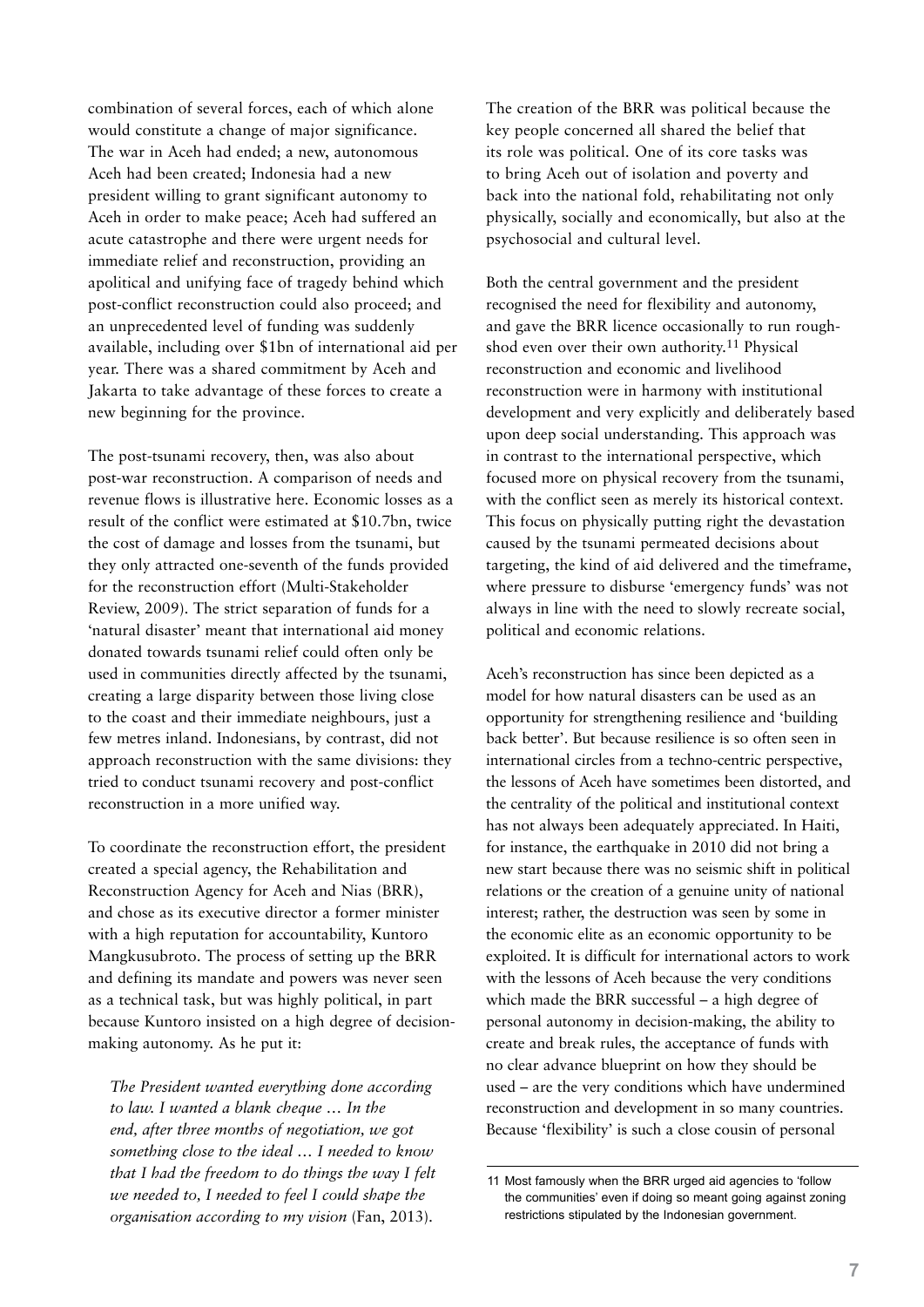corruption, and because politicisation more often has a negative than a positive face, donors and aid agencies have often fought to oppose it.

The political context of post-conflict and posttsunami Aceh turns the faltering progress of Aceh Green, described above, from a surprising disappointment into a predictable, if unfortunate, political story. The initiatives of the governor were part of an ongoing process by which Aceh and Jakarta were manoeuvring to guarantee their interests and define their relationship and respective spheres of authority. The governor's declarations on the status of Aceh's forests were not simply about the environment or forestry, but were also an assertion of Aceh's autonomy and its rights to determine the future of – and receive the revenues from – forests in the province. The government in Jakarta had permitted significant autonomy in Aceh's constitutional status, and had allowed a degree of personal autonomy to the head of the BRR. Kuntoro's autonomy, though, did not pose the same political challenge to the central government, as he was the personal appointee of the president and had a specific job description with a short-term mandate.

The Ulu Masen project challenged the central government in a quite different way. It was chosen as a REDD demonstration activity by the provincial authorities before the central government had established the endorsement procedures for its national REDD project; and when the selection of national demonstration projects was made the Ministry of Forestry did not endorse Ulu Masen among them. Disputes persist between Aceh and Jakarta over where the legal authority to take charge of REDD activities, and control of millions of dollars in revenue, lies. There was parallel disagreement about the right to make international financial agreements, which the central government argued needed the sanction of the Ministries of Finance and Foreign Affairs, a claim disputed by the Aceh government on the basis of the Law on Governing Aceh (Law 11/2006). As a result of this lack of clarity in the regulatory framework, and the power struggle that ensued, foreign investors pulled out. The failure to sell carbon credits and generate investment for Aceh Green resulted in the cancellation of the VERPA between the government of Aceh and Merrill Lynch. This cancellation, and the failure to implement Aceh Green became an issue in the 2011 provincial elections, which the governor, Irwandi, lost.

Irwandi's interest in protecting the environment of his homeland cannot be seen in isolation from the political context. Irwandi had a vision for the development of the province as a whole, born from long involvement in a nationalist-separatist struggle; an agenda for increased autonomy for Aceh (and the national heritage of forests can be a powerful symbol and rallying point for feelings of identity); and an understandable desire to control as much as possible of the revenues generated by the forest. These are all legitimate goals, but they can be mirrored by equal and opposite political goals on the part of the Jakarta government. Had the rules been clearly established, Aceh, its forests and the world climate could all have benefited. But establishing ground rules is not the same as writing down an agreement: they are the result of the bedding down of accepted roles over a period of time, which, in a post-conflict setting, is a process that can only begin after a long period of political manoeuvring. Those who rushed in to sign agreements with the provincial government may have been well-meaning, and may have developed excellent technical and economic plans, but without a strong political economy analysis their endeavours were ultimately doomed.

Placing the Ulu Masen project in its wider context, incorporating both post-conflict and post-tsunami narratives, reveals important lessons for the delivery of climate-related activities. On a simple and direct level, the success or failure of reconstruction, which included climate change mitigation measures that were supposed to deliver both development benefits and the revenue which Aceh needed to support reconstruction, were determined by political considerations, and not solely by the technical quality of planning. The separation of aid funds for natural disasters from those dedicated to post-conflict recovery, broad economic development or institution-building created resentment and hindered institution-building: where it was possible to blur the distinction, as the BRR did, greater success was achieved across all objectives. Although there are rational arguments for maintaining the distinction between 'normal' development aid funds and international funds for climate change, Aceh illustrates why separate disbursement mechanisms and parallel projects are not appropriate vehicles for supporting climate change (e.g. Stern, 2009; Levine et al., 2011).

The most important consequence of supporting mitigation and/or adaptation without trying to understand the political context goes far beyond the success or failure of any particular forestry project.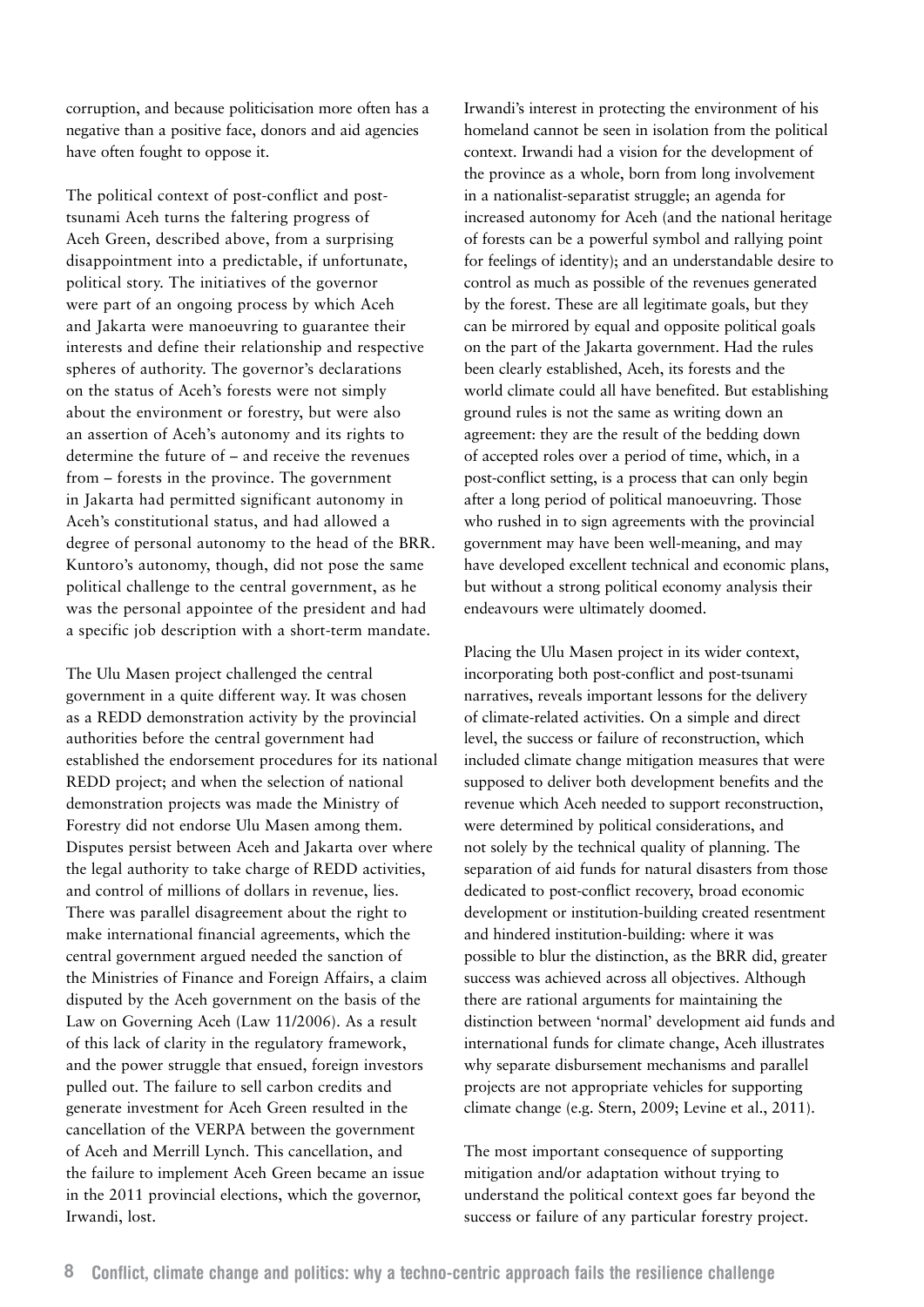The way in which external actors did or did not support a REDD project, and the partners that they chose to work with (in this case the provincial government) had a material influence on the politics and power relations of Aceh and Indonesia. This is not a criticism: whatever choices were made would have affected the political situation and relations of power. It is not wrong to act in a political world, nor is it possible to foresee all the consequences of any particular course of action. However, in fragile political situations, and in post-conflict situations, it is dangerous to be blind to their possible consequences, and neither good intentions nor ignorance can remove the responsibility of individuals and organisations if their failure to use a political lens in planning REDD led to negative and foreseeable consequences.

#### **2.2 Pastoralism and climate change adaptation in East Africa**

Several countries have taken the opportunity of international support for climate change to develop their own strategies for green growth and climate change adaptation policies. This case study looks at two, Uganda, with its National Adaptation Programme of Action (NAPA), and Ethiopia, with its Green Strategy.12 This case study does not make any analysis of either country's actual strategies, plans or actions on climate change. The general lessons set out relate to how political objectives and climate change strategies can be intertwined: the actual motivations of these particular documents or the policy of these particular countries is not discussed. Similarly, no analysis is attempted of the quality or appropriateness of the plans described in the documents. (It should also be noted that Ethiopia's main strategy document on climate change will be the Growth and Transformation Plan, which is not the subject of this case study.)

Both documents present a way forward for the drylands. Uganda's focuses on helping people in the drylands adapt to climate change; Ethiopia's focuses

more on adapting the economy of the ASALs to meet future impacts, and reducing emissions. The NAPA states explicitly that its objectives include addressing issues of poverty and resilience,  $13$  but there is no discussion of the economic impact of any changes proposed, let alone to the robustness or resilience of livelihoods in the ASALs. (People's economic resilience in the face of climate change could broadly be seen as the likelihood that people will be able to maintain a given level of wellbeing in the face of expected changes, from climate change and other causes.) Given the overall contribution of Ethiopia to greenhouse gas emissions compared to its overall world contribution to poverty, it should perhaps be surprising that consideration of emission reductions was elaborated in isolation from its impacts on poverty and resilience.

Both documents are predominately technical. They both make reference only generically to areas where the plans would be implemented, and specific contextual features of the drylands are ignored. As a result, there is no discussion of where specifically such plans might be more or less appropriate. Given the vast differences across the ASALs in both countries, this too is surprising. In Uganda, there are at least three completely different livelihood economies in different parts of the semi-arid northeast, with a multitude of local differences. In Ethiopia the heterogeneity is even more striking. Apart from differences in infrastructure, agro-ecology, land availability and other economic factors, there are ethnic, cultural and political differences. There is also a separatist conflict in some parts of the drylands.

Although Uganda's NAPA takes a project approach and Ethiopia's Green Strategy takes a national aggregate approach, the technical perspectives that the two adopt have much in common. They include support to arable agriculture (i.e. crop production) and to technical aspects of natural resource management: tree planting and rangeland reseeding. Both countries have plans for more intensive production of livestock, including the use of 'improved' breeds. Ethiopia places the most stress on reducing the number of livestock, as calculated through Tropical Livestock Units (TLUs), 12 Ethiopia's strategies on climate change adaptation were with a massive shift from cattle and camels to poultry.

being developed at the time of writing. This case study looks at *Ethiopia's Climate-Resilient Green Economy*, *Green Economy Strategy*, Federal Democratic Republic of Ethiopia, September 2011, http://www.epa.gov.et/Download/Climate/ Ethiopia's%20Climate-Resilient%20Green%20economy%20s trategy.pdf. Any critique should be understood as of a specific policy *document* at a specific point in time, not necessarily of any actual policies.

<sup>13 &#</sup>x27;Of particular concern were commitments addressing the eradication of extreme poverty and hunger, ensuring environmental sustainability and gender equity and combating major diseases' (p. 1) and 'Enhancing resilience to impacts of climate change' is the first priority listed at community/sectoral level (p. 19).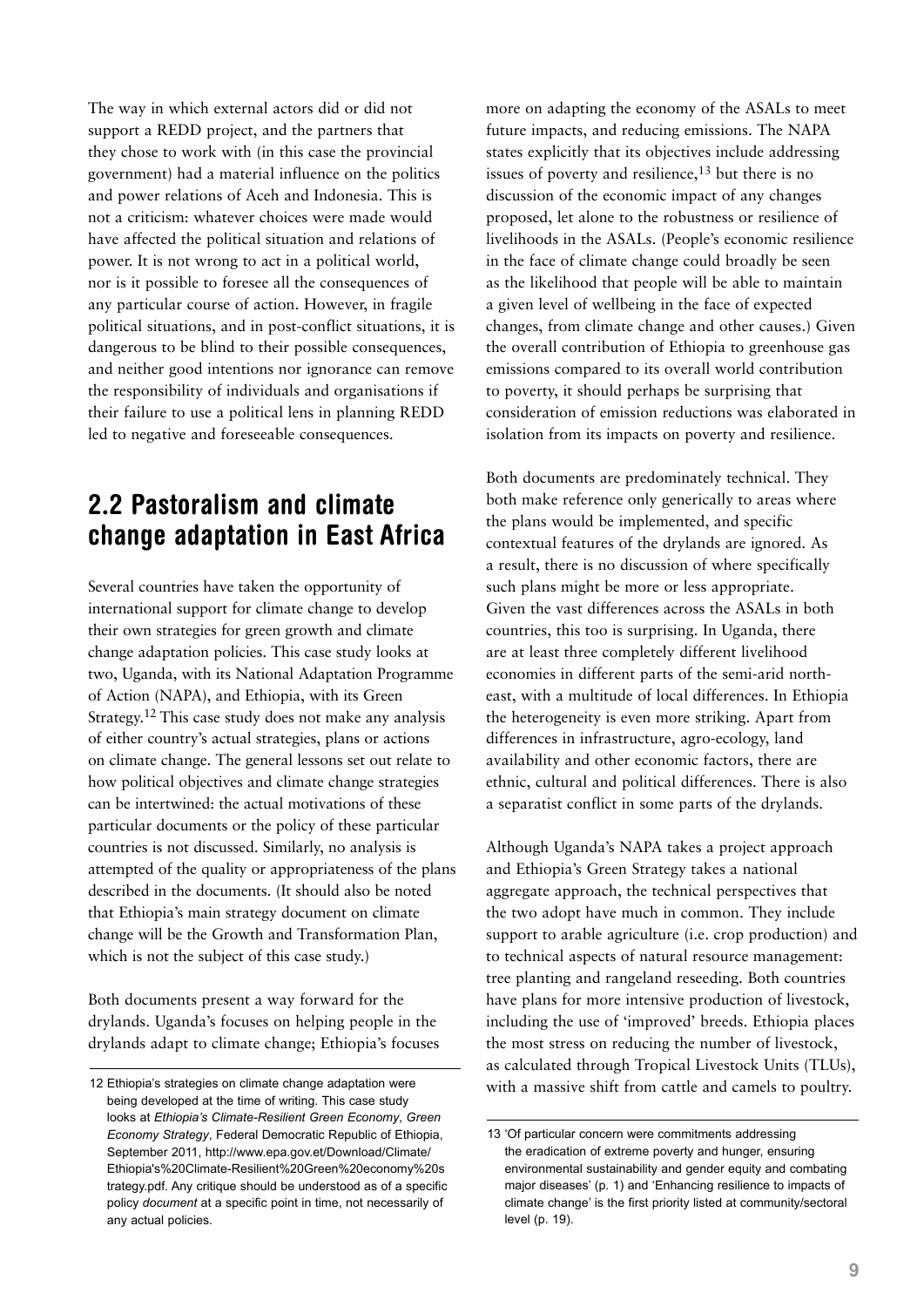This is justified technically on the basis of carbon emissions per kilo of meat produced. Neither address what could be called the institutional aspects of natural resource management, i.e. the social, political and legal frameworks by which natural resource plans can be developed, and which determine who has access to which resources and who is responsible for enforcing rules, implementing plans and resolving disputes and conflicts. This institutional context is often taken for granted, but in countries where these institutions are weak, and particularly in drylands, where decisions about natural resource management have to be taken collectively, it has been argued that supporting the necessary institutions, and their social, political and legal frameworks, represents the key both to successful natural resource management and to avoiding conflicts (e.g. Pavanello and Levine, 2011).

The science behind climate change is, of course, complex, but from a natural science perspective these documents are relatively uncontroversial: they are presented as if they could (in theory at least) be implemented without anyone losing out in any way. Both documents are obviously political, in the sense that they are designed by, and are to be delivered by, national governments. However, they both *appear*  apolitical. They have a 'template' nature, and emanate from a political culture of top-down governance where political opposition lacks any opportunity to offer an alternative. This makes them apolitical in the sense that they lack any discussion of their political implications or options. Neither document mentions conflict, and neither gives much information about how the management of change would take place. The Ethiopia strategy presents itself as a demand management strategy – by increasing consumption of poultry rather than beef, production will have to change to fit demand, leading to poultry production substituting for the nomadic production of cattle and camels.

It is fairly obvious that this is unlikely to happen, or that any serious attempt at implementation will be made. However, the ways in which a government can use policy documents, for example to win favour with international donors for taking climate change seriously, may not always be determined by the feasibility or seriousness of what is proposed in such documents. For example, taking a document such as the Green Economy Strategy seriously would entail accepting the clearly false assumption that there is only a domestic market for Ethiopia's livestock, where demand can be manipulated, since this is the only

mechanism for changing the economic incentives for the production of cattle or poultry. (Uganda's document makes no reference to markets at all, and as mentioned neither document discusses the economic impact on the people concerned.)

There is, of course, a political context behind this. The ASALs in Ethiopia and, to a lesser extent, Uganda are currently inhabited by people who practice extensive rangeland management, moving with their livestock to different degrees for two reasons: to manage the rangeland (e.g. by alternating periods of intensive grazing with regrowth); and to cope with highly variable climatic conditions. Even if an overall green strategy cannot be implemented, it can provide justification for individual policy choices which would result in a significant change in the production system of the ASALs. This would have significant consequences for people's ability (or right) to continue current rangeland management strategies, with further implications for land rights, cultural identity and relations between citizens and the state. The policies of the governments of Uganda and Ethiopia towards pastoralism are both well known. The minister for the ASALs in Uganda refers to pastoralism as 'a social evil  $\ldots$  to be eradicated',<sup>14</sup> and a former prime minister of Ethiopia has openly expressed a similar attitude.15 Whether or not they are correct to see pastoralism as an outdated production system, it is important to note how a climate change policy presented in purely technical and uncontroversial terms may in fact be a highly political document, reliant on support for a policy that is at the very least highly controversial. It is the right, and sometimes perhaps the duty, of governments to write policies which are political and even controversial. Development partners of those governments, including those supporting climate change adaptation (and mitigation) activities, have a corresponding duty to read their documents with an equally sharp political understanding of what they actually entail. Such highly developed political antennae have not always been evident in climate change writing.

Although neither document mentions conflict, both could have serious repercussions. Conflict has been

14 In a letter to the Delegation of the European Union in Kampala.

<sup>15</sup> For example, presenting irrigation as the solution to the 'backwardness' of pastoralism, in his speech at the 13th Annual Pastoralists' Day celebrations, Jinka, South Omo, on 25 January 2011: http://www.mursi.org/pdf/ Meles%20Jinka%20speech.pdf.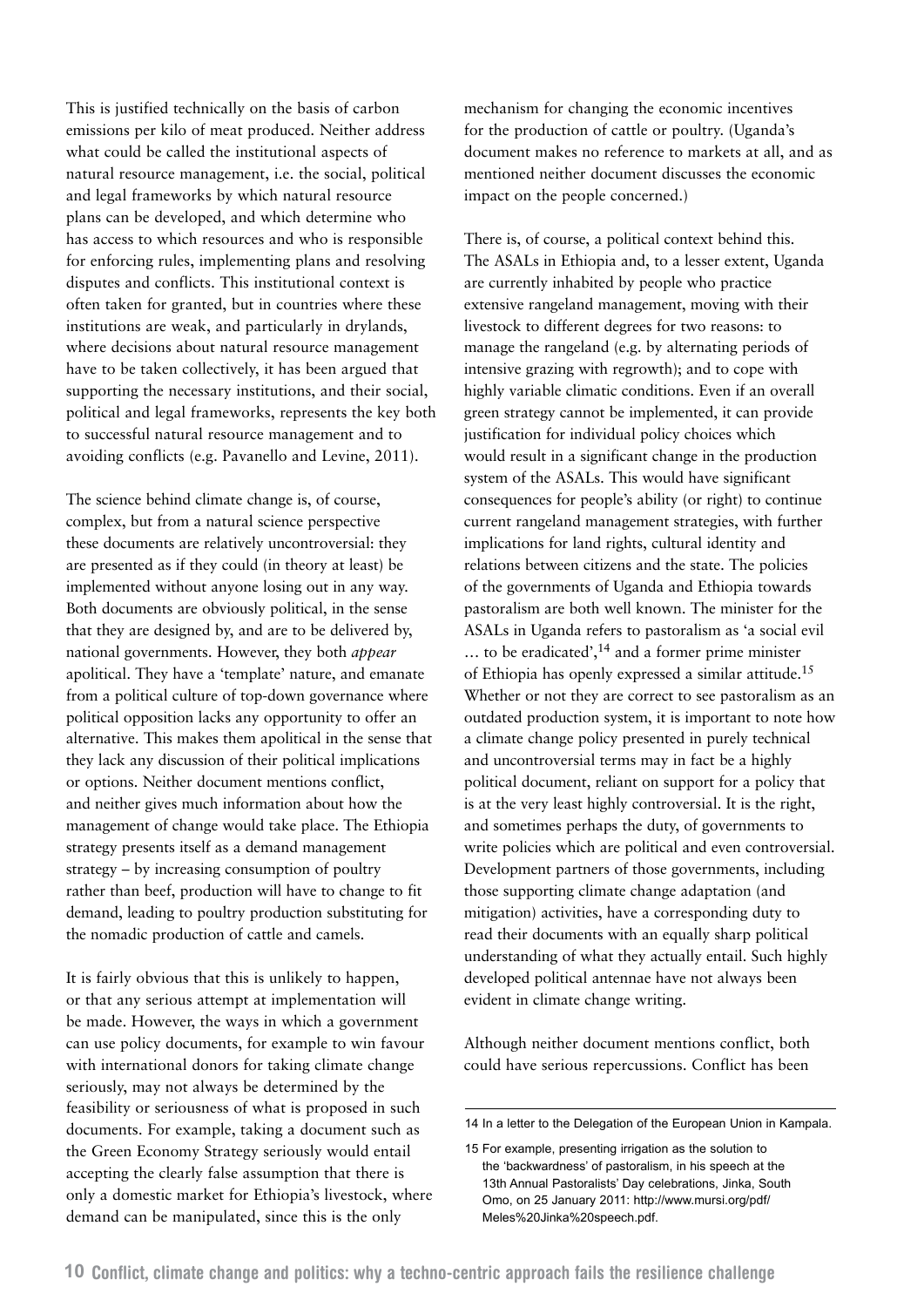common in the ASALs in both countries – usually between pastoral communities, but in Uganda also with neighbouring ethnic groups, and in Ethiopia also against the state. Both countries propose significant impositions on rangeland management techniques (e.g. bush clearing and reseeding), but neither discusses the local institutional framework for regulating land management, or the land rights of the people in the areas concerned. (Both countries give few, if any, land rights to pastoralists.) Again, sovereign states have the right to determine their own land law, but no observer or development partner can pretend that this is not highly political, and inevitably creates winners and losers. It may be that ending nomadic pastoralism would, in the long run, decrease levels of conflict in the ASALs, rather than increasing hostility against the state and exacerbating communal conflict. However, this needs political assessment.

It is difficult to manage the risks or mitigate the negative impacts that implementation of the two documents discussed here would create, since these are quite deliberately excluded from a purely technical presentation. It is hard to believe that their authors were not aware of the political implications of these documents, leaving the conclusion that their presentation is strictly technical because they are designed to attract support from institutions and communities of practice which are known to be techno-centric and play an apolitical game.

Two important lessons stand out. Firstly, governments can use a professed desire to promote climate change adaptation (or mitigation) as a Trojan Horse to advance a certain vision of development. Such a vision could, without adequate awareness, result in climate change adaptation funds being used to advance controversial political objectives. It should be noted that this is not just a warning levied on developing country governments, but can equally be applied to the (often well-intentioned) actions of the international community and its own vision of 'appropriate' development trajectories. Secondly, those studying the link between climate change and conflict cannot restrict their analysis to the direct or indirect impacts of climate change on conflict. Climate change adaptation policies may also be a vehicle for advancing or restraining conflicts. Political legitimacy can be won or lost; political power can be won or lost through the disbursement of billions of dollars; and political struggles may be fought in order to gain greater control over these funds. These three factors

together may be greater determinants of conflict or peace than any changes in temperature or rainfall.

#### **2.3 Climate change and conflict in Darfur**

Darfur has been very well researched, and there are several excellent studies, freely available, which analyse in detail the links between livelihoods, conflict and resources. The simple (and obvious) conclusion – that climate change impacts, conflicts and livelihoods can only be understood if power, institutions and politics are a part of the analysis – has been made before.<sup>16</sup> Nonetheless, much conventional wisdom continues to advance arguments which, though they may have been refuted academically many times, continue to set the agenda for the practice of aid assistance.

Whether or not it is correct to describe the current conflict in Darfur as 'a climate change war',17 Darfur remains a good example of the way in which debates about the relationship between climate change and conflict are being framed because there is a wealth of good-quality research examining many dimensions of the conflict (e.g. ICG, 2004; HPG, 2004; Young et al., 2005; Jaspars and O'Callaghan, 2008; Young et al., 2009; Buchanan-Smith and Fadul, 2008; Buchanan-Smith and Fadul, 2012). This literature enables a politically informed analysis of the conflict – and of apolitical pronouncements on it.

The link between climate change, food security and conflict is oft repeated, and presented as if it were intuitive and simple to understand even when it relies on quite complex, long-chain causal interactions. Thus:

*If temperature rises, crop yields decline and rural incomes fall, and the disadvantaged rural population becomes more likely to take up arms … Fighting for something to eat beats starving in their fields* (Biello, 2009).

<sup>16</sup> See, for example, the references below to Evans, 2010, Collinson et al., 2003, Kallis and Zografos, 2013, Kloos et al., 2013, Barnett and Adger, 2007, Nordas and Gleditsch, 2009 and Tubi and Feitelson, 2012.

<sup>17</sup> Those who have called the conflict a climate change war include Ban, 2007, Chavunduka and Bromley, 2011 and Sachs, 2011. Those who have argued that the meteorological evidence does not support this description include Raleigh and Urdal, 2007 and Fjelde and von Uexkull, 2012.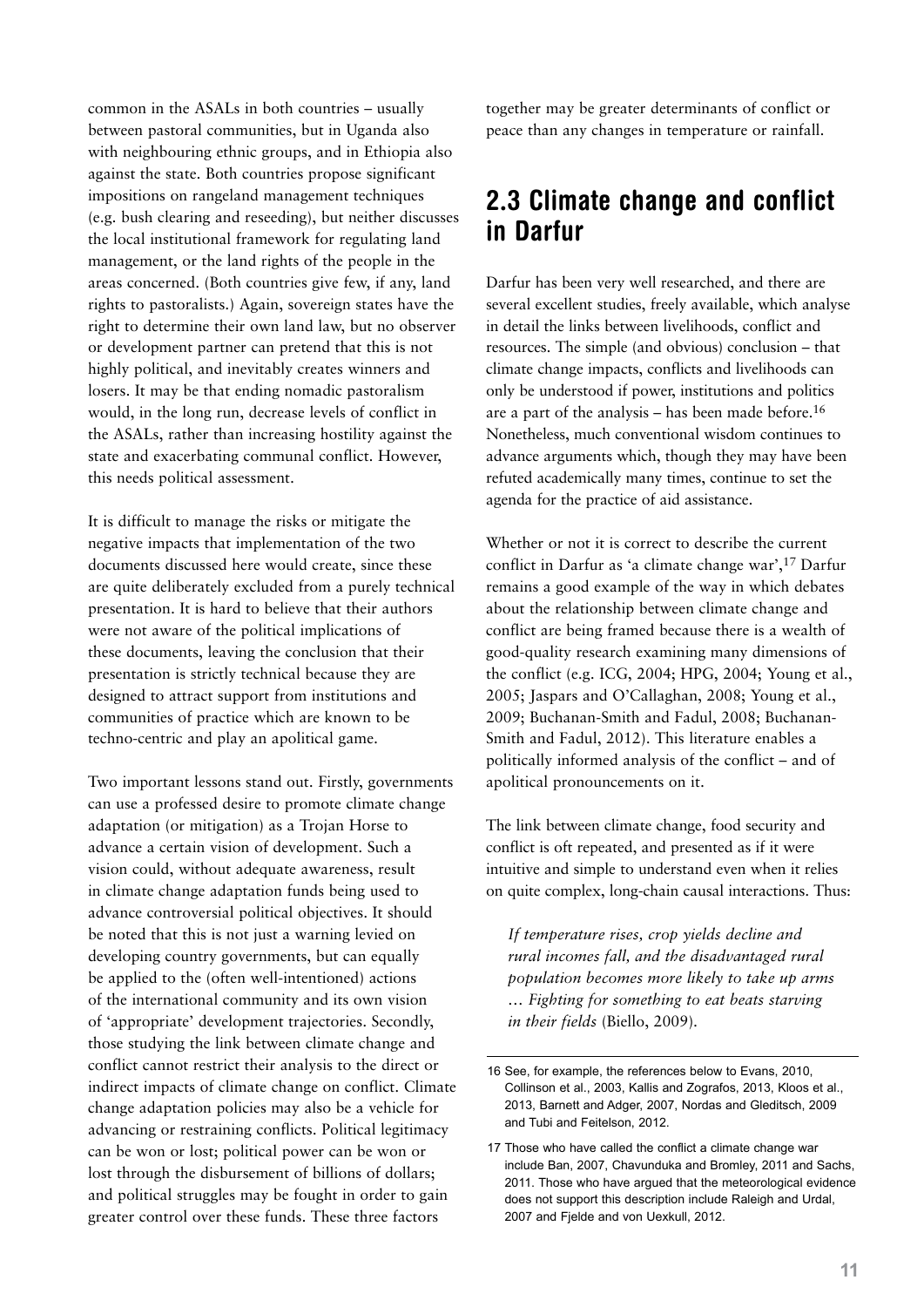*Declining rainfall contributed directly or indirectly to crop failures, the encroachment of the desert into pasturelands, the decline of water and grassland for livestock, and massive deforestation. The result has been increasing conflict between pastoralists and farmers* (Sachs, 2007).

The implicit or explicit paradigm, sometimes called a 'neo-Malthusian' paradigm, sees climate change degrading the resource base, making resources scarcer and leading with some degree of inevitability to conflicts – sometimes specifically called 'resource conflicts'. There is an established literature discussing how conflicts can escalate as economic opportunities decline, and can even be an accelerating factor in natural resource degradation (Janus, 2012; Raleigh and Urdal, 2007). Such degradation can occur for many reasons: poverty in general may lead to more extractive exploitation of forests or minerals, and the breakdown of social order and the rule of law during conflict may allow more predatory forms of exploitation (e.g. Mutaizibwa, 2012). Conflict can also degrade people's access to natural resources, making them effectively no longer an economic resource.

The neo-Malthusian paradigm has played a role in shaping what research has been undertaken and how. Large-scale statistical surveys have been carried out attempting to prove or disprove the hypothesis that climatic changes or other shocks were correlated with conflict (e.g. Burke et al., 2009; Hsiang et al., 2011; Miguel et al., 2004). The concern with this paradigm is that any extrapolation of 'trends' to the future and, more importantly, to contexts other than those actually studied does not allow for the kind of context-specific analysis that is needed in order to understand conflict, or indeed the impacts of climate change, on an area or society. There is a growing body of literature (referenced below) which has taken such context-free analysis to task, such that in academic circles this may now largely be seen as an argument that has safely been put to bed. Sadly, this is not the case in the wider world, and the paradigm continues to guide policy and interventions in conflict and postconflict areas.

There is a parallel with the influence of the paradigm on international responses to climate change and conflict. The focus on resource scarcity as the problem leads to aid expenditure on assets and on skills transfer, in order to mitigate scarcity and reduce reliance on limited

resources by encouraging livelihood diversification. Reducing economic vulnerability is expected to then reduce or prevent conflict. Thus, even if the theory is put in question in academic circles, it remains prevalent as a linking thread running through public statements used to justify policy ('[o]nly with improved access to food, water, health care, schools, and income-generating livelihoods can peace be achieved ... The way to sustainable peace is through sustainable development' (Sachs, 2007)) and actual interventions in conflict and post-conflict settings. In the 2013 Humanitarian Action Plan for Sudan (UNOCHA, 2012), the main document of proposed aid interventions for conflict-affected areas of the country, interventions aimed at supporting livelihoods in Darfur focus almost exclusively on asset provision – food distributions, agricultural inputs and small-scale irrigation facilities, the rehabilitation of water points for livestock, planting of tree seedlings, livestock restocking and livelihoods diversification through technology transfers (in particular agroprocessing of cheese/yoghurt and oil extraction) – exactly the interventions that would be prescribed by the neo-Malthusian paradigm.

The paradigm can also be reversed to create the theory that a peace dividend brings livelihood benefits that in turn support peace. The link is equally intuitive in this positive direction, and it is pervasive in aid strategies in conflict and post-conflict contexts (e.g. in 'stabilisation' in Afghanistan, or in 'early recovery' in the Democratic Republic of Congo (DRC)). It suffers, though, from the drawback of not being supported by evidence (e.g. Fishstein and Wilder, 2011; Bradbury and Kleinman, 2010). Closer analysis of the conflict in Darfur suggests that the paradigm of the vicious and virtuous circles has two further drawbacks: it diverts attention away from what may help; and it diverts attention into what is unlikely to help.

The study of livelihoods and conflict in Darfur clearly shows that livelihood vulnerability is not the simple outcome of climate or the lack of abundance of natural resources. Vulnerability has been created by politics. Young et al. (2005) identifies the forces which undermined livelihood resilience in Darfur prior to the start of the current conflict in 2003, including local governance and the politicisation of the tribal administration. The administration became aligned with group interests and with the interests of particular livelihood types – and the distinction between groups based on economic strategies or ethnic identity has often been blurred. Land administration,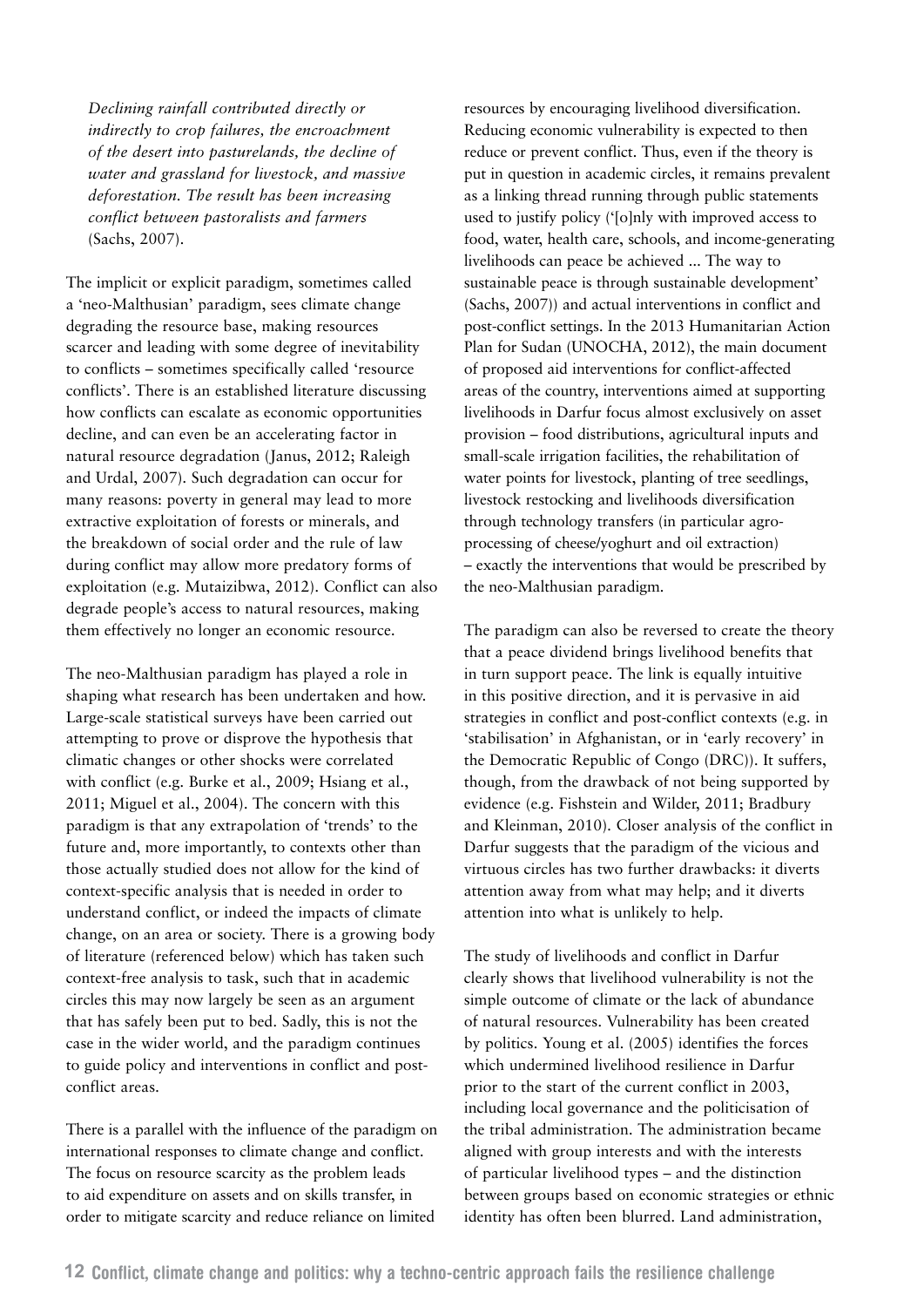for example, favoured crop farmers over herders: since these different livelihoods are often practised by distinct ethnic groups, 'technical' differences in how to support livelihoods or manage resources have significant implications for the politics of ethnicity and identity. Marginalisation was created in many dimensions: Darfur was marginalised by the central government authorities (socially, economically and politically), and within Darfur there were inequalities in access to services and development.

Similarly, conflict was not a simple outcome of grievances or a fight for scarce resources. Vulnerability and the lack of alternative livelihood opportunities created powerful economic forces that pushed people into livelihood options that were themselves drivers of conflict. The conflict has constrained previous livelihoods, for instance by limiting mobility, closing trade routes and restricting access to land. However, conflicts are created and maintained because there are winners as well as losers. Whilst conflicts shut off some livelihood options, they also create new opportunities, some of which will fuel the conflict. Young (2008) argues that, 'while conflict and insecurity have destroyed livelihoods, the livelihood adaptations that people are making now are themselves fuelling further conflict'. However, this is not inevitable (or technologically determined). Some ethnic groups have not followed these livelihood paths, instead striving to use the strength of their local institutions of governance and security to survive.

These arguments have been made before, and it is worrying that they still need making now – though it should be stressed that there are many, both in the aid world and in academia, who are bringing a political analysis to an understanding of conflicts such as the one in Darfur. However, international aid to mitigate climate change is still far from taking on board the lessons of Evans (2010), who draws on older work (Gleditsch, 1998, and Levy, 1995) to argue 'the need to see environmental scarcity not as a stand-alone issue, but rather as an integral part of the overall political economy landscape of a country or region'. This paper goes one step further, arguing that this same 'integral' political analysis must be applied equally to proposed solutions or mitigation measures, as well as to the problems these measures are seeking to address. A mass injection of resources into Darfur prior to 2003 would have been unlikely to prevent conflict; rather, these resources would have been fought over and potentially monopolised by the

very political forces which drove marginalisation. Such elite capture could in turn have further fuelled resentment and inequality, especially given the relationship between ethnic identity and elite status. Proposed solutions may thus exacerbate conflict if resources are analysed only in terms of their *availability* (i.e. what is there) without considering issues of *access*18 (i.e. who enjoys these resources and how). Availability is partly influenced by natural forces including climate change, but people's access to resources is the outcome of processes linked to politics, institutions and power.

The simple provision of resources in the current situation may be even less likely to reduce conflict because everyone in Darfur now lives in a war economy, in the sense that everyone's livelihood opportunities and constraints exist in an economy shaped by conflict. Any resources provided now are thus more obviously resources to be fought over and used to advance political positions and power. This is of course not an argument against supporting livelihoods in Darfur, or even that such livelihood support may be a necessary ingredient in creating the conditions for future peace. The case study illustrates something much simpler: the provision of livelihood support must be based on a sophisticated understanding of livelihoods, and this includes a detailed understanding of the politics, power and institutional factors that shape the livelihoods of different groups within Darfur:

*marginalization and livelihood 'maladaptations' lie at the heart of the Darfur crisis. The impoverishment and marginalization of pastoralist groups, within the broader context of the marginalization of Darfur, is an outcome of combined socioeconomic, political, and ecological processes … This has exacerbated tensions between pastoralist groups and settled farming groups, and between pastoralists and regional and national authorities* (Young, 2009).

Given all that has been learned and written about the complexity of conflict and of livelihoods in conflict, why do we see a marked step backwards in the framing and analysis of the complicating factor of climate change? It seems to be that each new

<sup>18</sup> An appreciation of the distinction between availability and access was central to the revolution in thinking about famine and food security that took place some 30 years ago.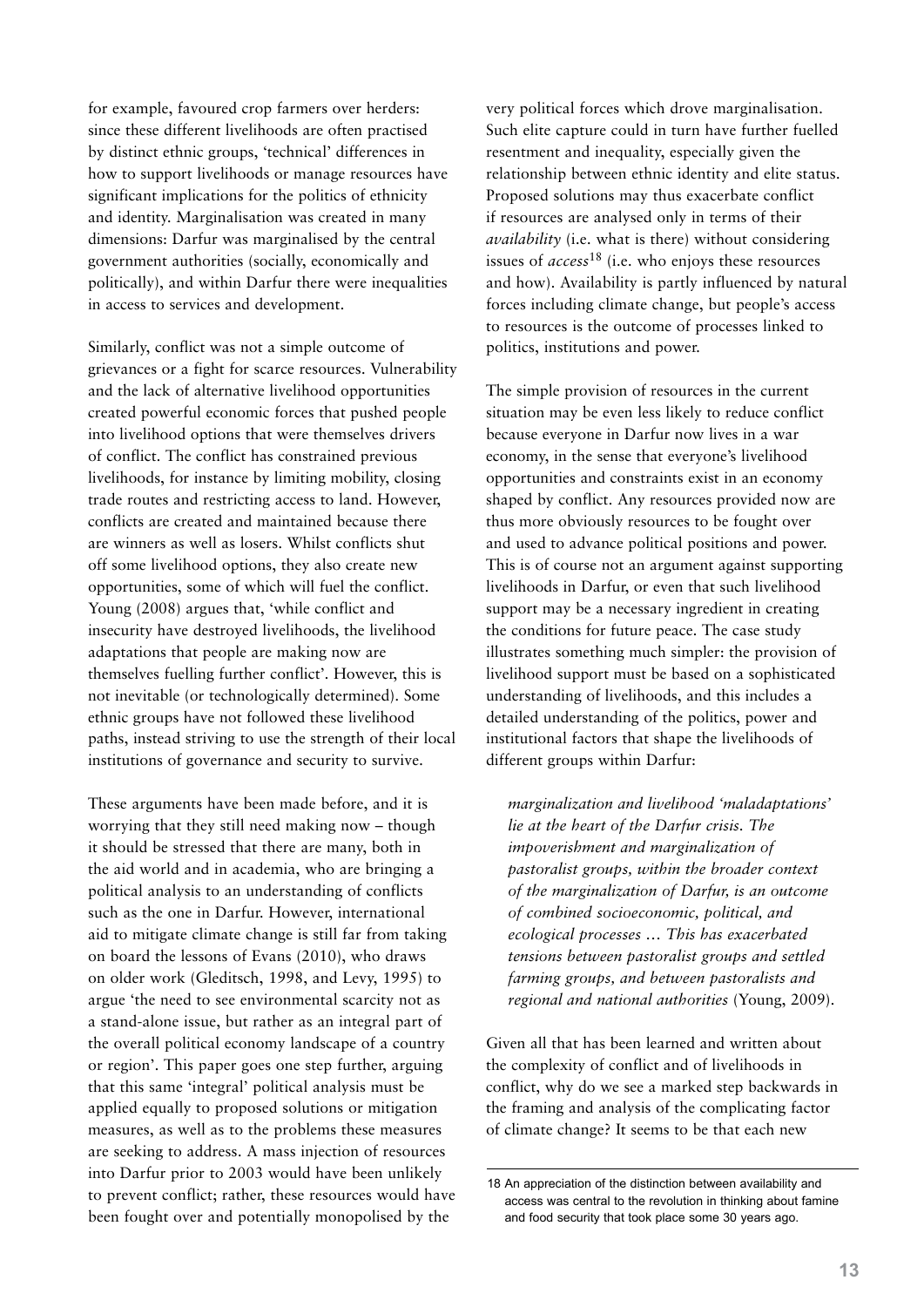discipline or community of practice develops its own frameworks and creates for itself the terms of reference to guide its work. This is unfortunate, since in doing so both practical lessons and theoretical insights and frameworks from other disciplines and from the past are lost. Climate change is perhaps not alone in this. Despite longstanding and well-accepted theoretical critiques of 'solutions' which depend on the technical assessment of which resources to provide, these solutions are gaining new momentum under the new label of 'resilience building', often in the same arid and semi-arid lands as those where conflict is most troubling. (See for example the Regional Roadmap of the Global Alliance for Resilience, March 2013; IASC, 2011.) Resilience-building is most frequently spoken of as a community-level enterprise – as if 'communities' were always homogenous collections of like-minded people and not sites of inequality, exploitation, marginalisation or vulnerability. The activities most often associated with resilience-building are similar to those proposed for supporting climate change adaptation or addressing resource scarcity in conflict – asset transfers, new technologies and skills transfers. This makes sense only on the simple

assumption that the sources of vulnerability lie always with the individuals whose resilience is to be built. This is to forget everything that has been learned in the 20 years since sustainable livelihoods frameworks were first developed.19 (See Figure 1, which depicts the most commonly used framework.)

Livelihoods frameworks are essential for understanding livelihoods, conflicts and resilience, and the impacts of climate change on all three. They move beyond the idea that resources determine how people live by placing them within a wider structure of politics, power and institutions, and insisting that external processes also affect people's lives by influencing all of these other factors. This is longstanding wisdom within the field of livelihoods, but as new fields of study arise, it seems to be necessary to repeat it.

Darfur has shown why the analytical epicentre of vulnerability in conflict does not lie in the box labelled 'livelihood assets' (or resources), but in the box labelled 'policies, institutions and processes' ('PIPs'). Although asset rebuilding may be an essential element

#### **Figure 1: Sustainable livelihoods framework**





19 Variants of the basic framework, particularly for analysing conflict situations, include Collinson et al., 2003 and Lautze and Raven-Roberts, 2006. Their apparent differences are attempts to present

the analytical challenges in a different way, rather than signalling any significant disagreement over substance. The original and most common framework is used here.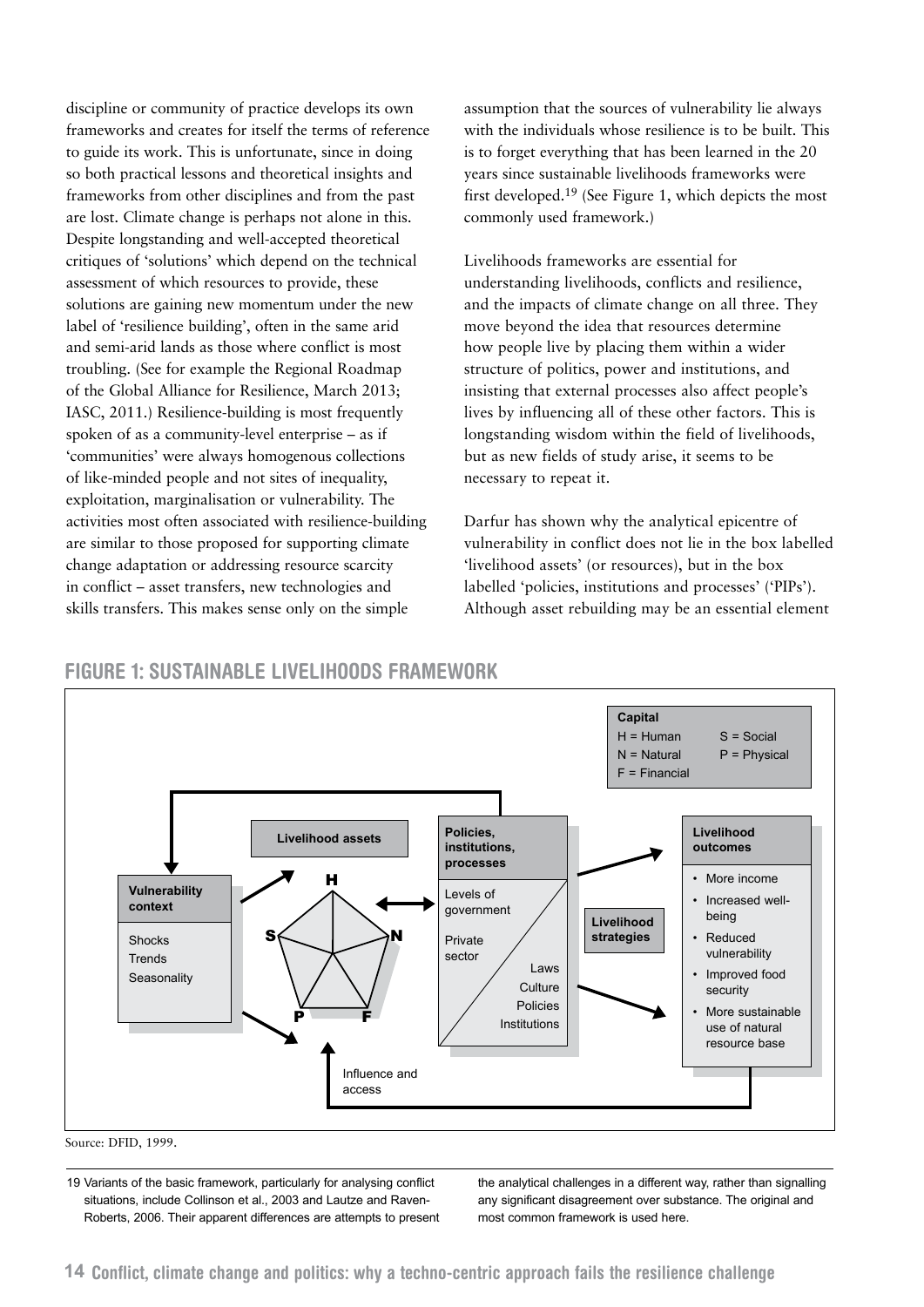in reducing vulnerability, assets cannot be understood without understanding the institutional dimensions of livelihoods and conflict. Different types of investment will inevitably lead to different winners and losers, which will feed dynamics of peace and conflict. For example, the development of water resources for livestock in arid areas may be needed, but the location of any development is critical. Both local factors (such as claims to land) and wider issues, such as the influence on migration and trade routes, are in play. Promoting one trade route over another will influence the competitive advantage of different markets and livelihood options, favouring those of different identities and allegiances.

The complexities quickly add to one another. For example, reopening international livestock trade routes, and specifically the route north into Libya, has been identified as essential for reconstructing livelihoods (Young et al., 2005). However, in a context of livestock theft and deliberate plundering of assets by conflicting groups, this may make things worse if it is not situated as part of a much larger process which provides restitution for past livestock losses, ensures security of ownership and guarantees that markets only accept trade within the agreed system for secure livestock ownership. Furthermore, livestock trade is a primary form of taxation and revenue generation for the states of Darfur. How that revenue is used, or seen to be used,<sup>20</sup> by different actors will be a central factor in influencing the various institutions established for overseeing issues such as livestock ownership, restitution, trade, migratory routes and local security.

This is a good illustration of the more general point that individual initiatives which may be integral to a peace process (e.g. opening up a trade route) should not be seen as *independent steps* towards peace. Ad

hoc and fragmentary interventions by governments and international aid actors often fail to treat the interdependence of different problems and their solutions.

The propositions which come out of this example of a conflict in an area of contested resources are not themselves contentious: the conflict in Darfur cannot be understood without understanding livelihoods; livelihoods cannot be understood without understanding the conflict; both livelihoods and conflict can only be understood if the institutional and political context is considered; and the likely future impacts of climate change can therefore only be understood within an analysis of conflict, livelihoods, institutions and politics. Although these propositions are neither new nor controversial, their implications are significant. If the 'technical' (including resource availability, climate change, resource management and economics) is intimately bound up with power and politics, then it seems doubtful that a useful contribution can be offered by any analysis of Darfur that remains technical, and which eschews an analysis of power, or what is often today called a 'political economy' approach.

Climate research has a role to play in advancing understanding of how and where future conflicts may develop, but this case study suggests that wide-reaching analytical collaboration is needed. Any consideration of climate change and climate-related activities needs to include a significant political dimension. However, the importance of politics to climate change is reciprocal: climate change will not simply determine conflicts through its impacts on natural resources, but it may also be a powerful force affecting institutions and power relations. Different academic disciplines need to share analytical space: all approaches may have a contribution to make, as long as none claims intellectual sovereignty over the analytical space. This is not an idle academic critique, but has real-world consequences: addressing conflict or climate change from a purely technical, ecological perspective risks making matters worse, rather than better.

<sup>20</sup> There is evidence that conflicts are driven partly by *perceived* economic inequalities between ethnic or other identity-based groups ('horizontal inequality'), which in turn depend as much on perceived *political* inequalities as on real economic inequality (Mine et al., 2013).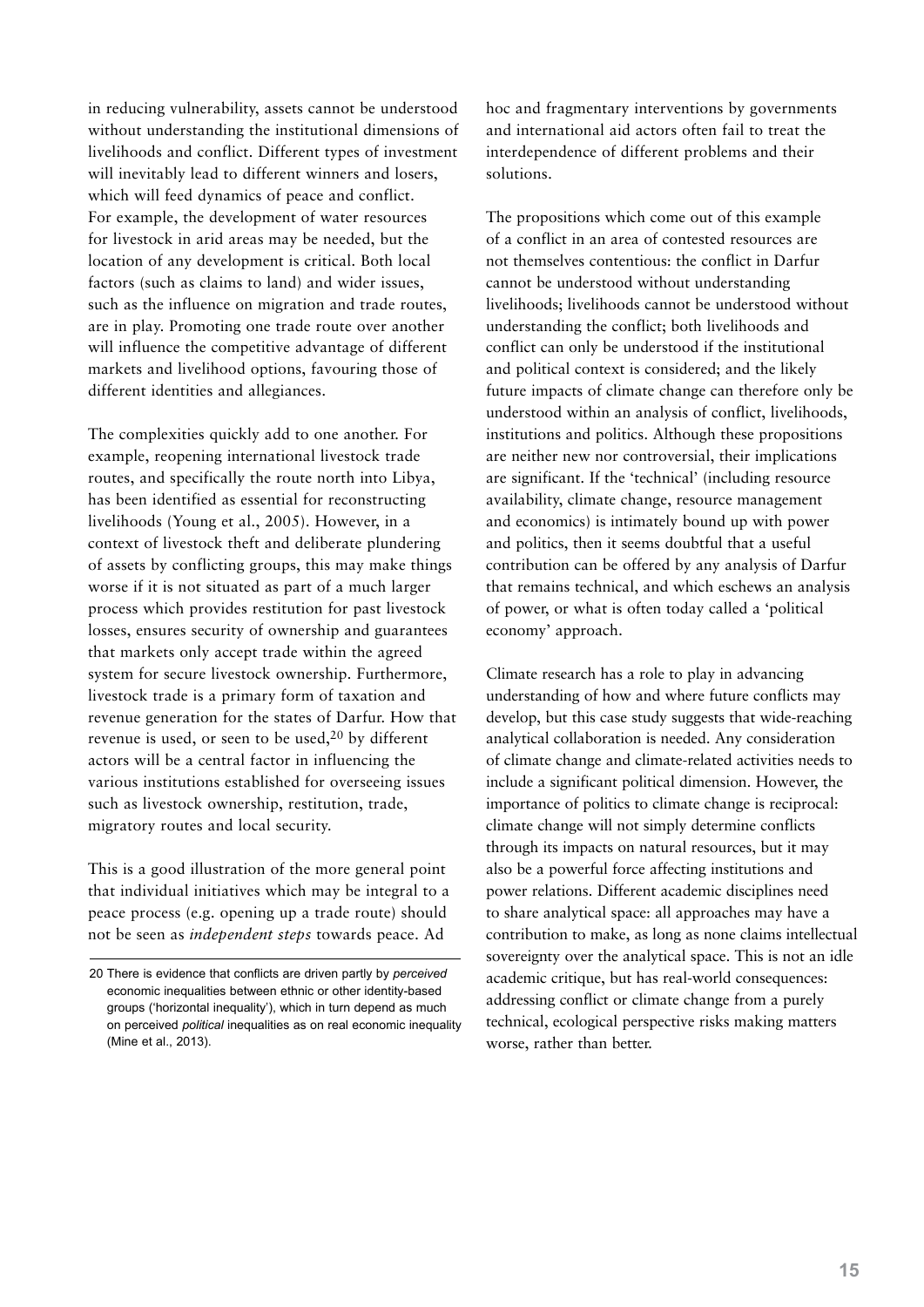**Conflict, climate change and politics: why a techno-centric approach fails the resilience challenge**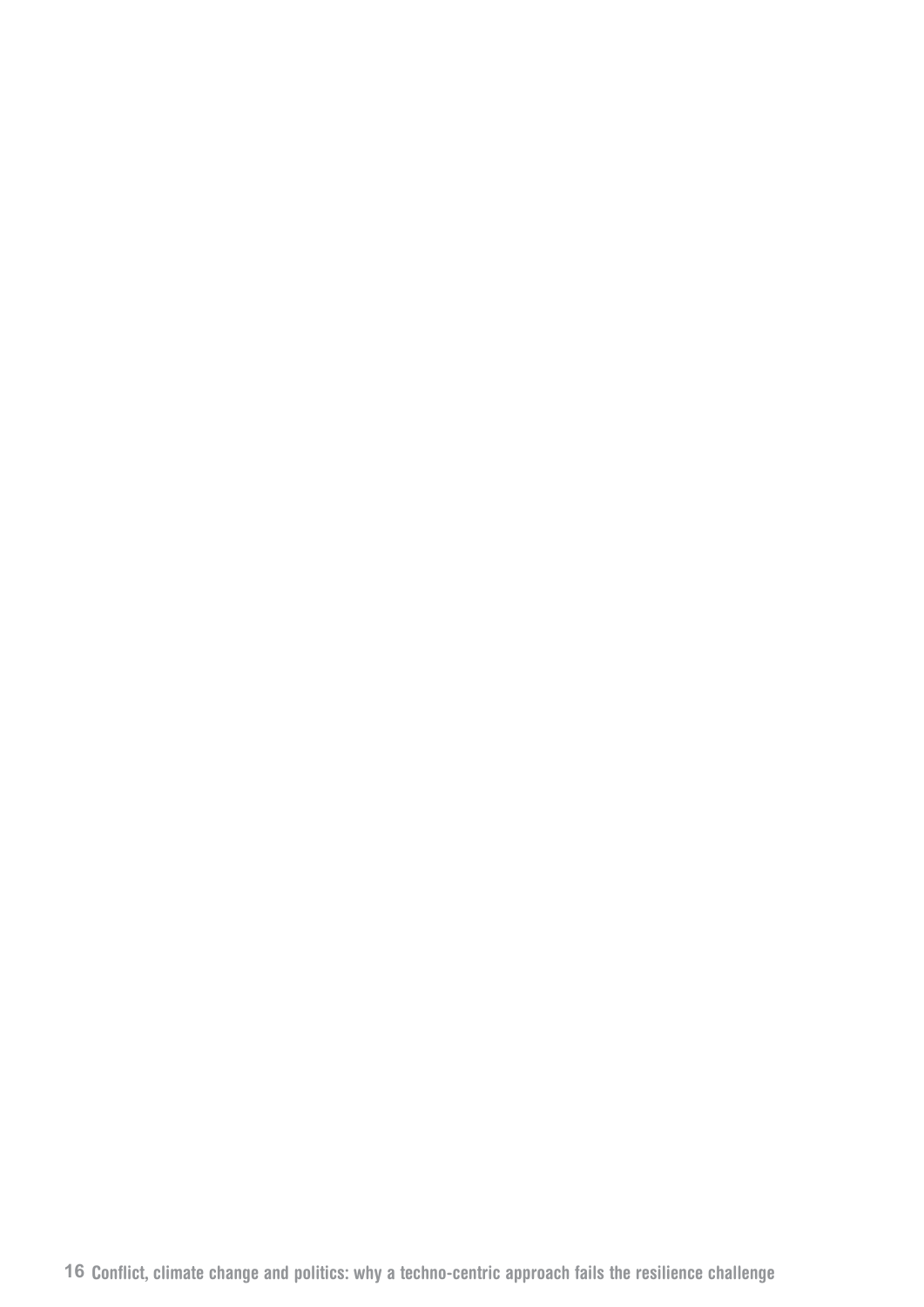## **3 Conclusions for climate change and resilience**

From different perspectives this paper has considered the way parties choose to frame the conflict–climate change relationship, and the place of politics in that relationship. It reveals how different framings influence both conflict and climate change agendas (both mitigation and adaptation), and how a failure to consider conflict can nevertheless affect underlying conflict dynamics, livelihood resilience and resilience to climate change.

Although there are understandable reasons why some climate change experts prefer to keep their analysis to apolitical, technical considerations, this paper argues that this can be problematic, and even self-defeating. Political agendas have always been played out under the guise of non-political labels. Parties have many reasons to use 'climate change' as a vehicle for advancing political or private interests: to pursue funds, to gain political support, to distract attention from underlying political objectives, among many others. This is normal politics everywhere in the world. It becomes critical where this is not appreciated by all the players in the game.

The case studies should not, of course, be interpreted as showing that climate change action is currently having a negative impact. They simply highlight challenges which are not currently receiving the attention they require. These challenges can be addressed if it is appreciated that limited contextual analysis leads to partial understanding, which can lead to conclusions or decisions which appear sensible, but which in fact could have serious negative impacts, potentially exacerbating conflicts and increasing the vulnerability of marginalised populations, rather than building their resilience. Imperfect analysis is always excusable; however, taking decisions with far-reaching political consequences based solely on a technical analysis can never be acceptable.

Measures to adapt to or mitigate climate change may have as great an influence on conflict (positive and negative) as climate change itself. The implementation process and impacts of policies and projects cannot

be presumed to be predetermined (in line with log frames or anticipated or desired change), because they and the resources they bring are contested and will be exploited unequally. Conflicts of interest are inevitable everywhere. A strong political economy analysis is needed of the solution, as well as the problem.

The corollary of these conclusions is just as important. The need to integrate political understanding into an analysis of climate change impacts runs both ways. Future-looking livelihood and political analysis should include an analysis of the magnitude of possible change (and its uncertainty). Climate change is expected to bring significant changes in many of the key factors influencing how people live. Similarly, conflict and post-conflict processes need to incorporate an understanding of the possible implications of climate change especially where resolution or peacebuilding are based on a presumed availability of natural resources (Harris et al., 2013). To be useful, analysis of climate change impacts cannot stay in its technical box: it must share its domain with other perspectives, and must at the same time look to be incorporated into those other perspectives.

The concept of resilience is worth returning to in this context. The key to understanding how to support resilience does not lie in a set of conceptual or technical questions. If one asks why national development policies and international development aid have failed to make the poorest people safe from crises (i.e. resilient), the answer in part lies in the fact that they have not been designed to do so. Development planning has not routinely been conducted together with an analysis of risk, crisis or conflict, and has more often been designed to contribute to economic growth, rather than preventing marginalisation or potential conflict. Despite the desire of many to work within a multi-disciplinary framework, there are grounds for remaining cautious about the ability of a conceptual framework such as resilience to contribute meaningfully to this. Merely adopting the same language or addressing the same problems as others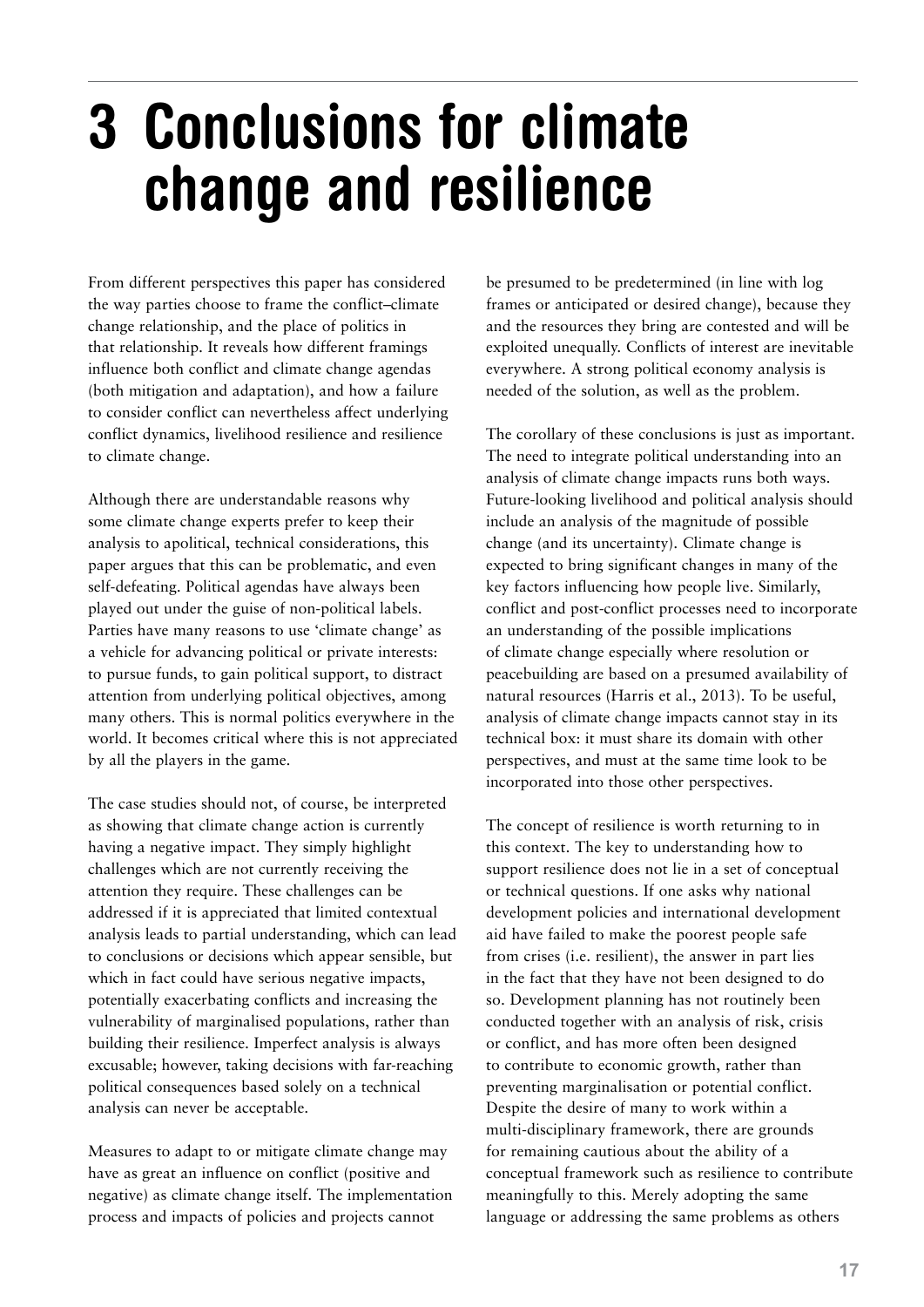will not in itself ensure that analysis and action on climate change is a genuinely collaborative element in addressing conflicts and resilience.

Conflicts do, though, offer an opportunity to do things differently. Situations of conflict and threats of climatic change are exactly the conditions under which people's resilience is so critical, both to avoid their worst consequences and to avoid being subsumed into unequal and unsustainable livelihood strategies. The fact that the term maladaptation, so often the preserve of the climate change adaptation narrative, is equally applicable to adaptation to conflicts illustrates the possibility and need for these two perspectives to be integrated. Some steps are being taken to bring together the goals of different communities of practice. The European Union (EU)'s policy on resilience (EC, 2012) includes a call for 'joint programming of the resilience-related actions in its humanitarian and development assistance so as to ensure maximum complementarity', and there are several references to joint (humanitarian and development) programming frameworks in recurrent and protracted crises (including conflicts). There is some evidence that this is happening on the ground, though it is too early to see what benefits this brings in practice. Bureaucratic barriers can only be broken down through bureaucratic processes, such as establishing collaborative forums for analysing problems and solutions. A similar process could bring together climate change science and climate change adaptation

with development planning, conflict analysis and humanitarian practice. Complete harmonisation will never be achieved (even if it were desirable), but actions taken by each community could be more fully informed by a collaborative analysis.

Climate change science, adaptation and mitigation initiatives may perhaps be able to look forward to a comfortable future in terms of the funding they command and the political attention they receive. However, if climate change and climate change adaptation perspectives are applied in isolation, their ability to contribute to helping people to cope with the uncertainties of a world in which the climate is changing risks being greatly reduced. In some cases conflict and other harm may even be made worse.

Politics cannot be avoided in supporting development, adaptation and mitigation, or in working to support people's resilience. There will be political ramifications of any action taken – just as there are for inaction. It is not wrong to intervene in ways which have political consequences. However, if the support that is given fails to consider power and politics, the risk is not only that objectives will not be met, but also that there could be consequences that are not desired by those giving that support. No one can be held responsible for consequences which were unforeseeable, but moral responsibility cannot be avoided for the consequence of actions taken without even considering what the consequences might be.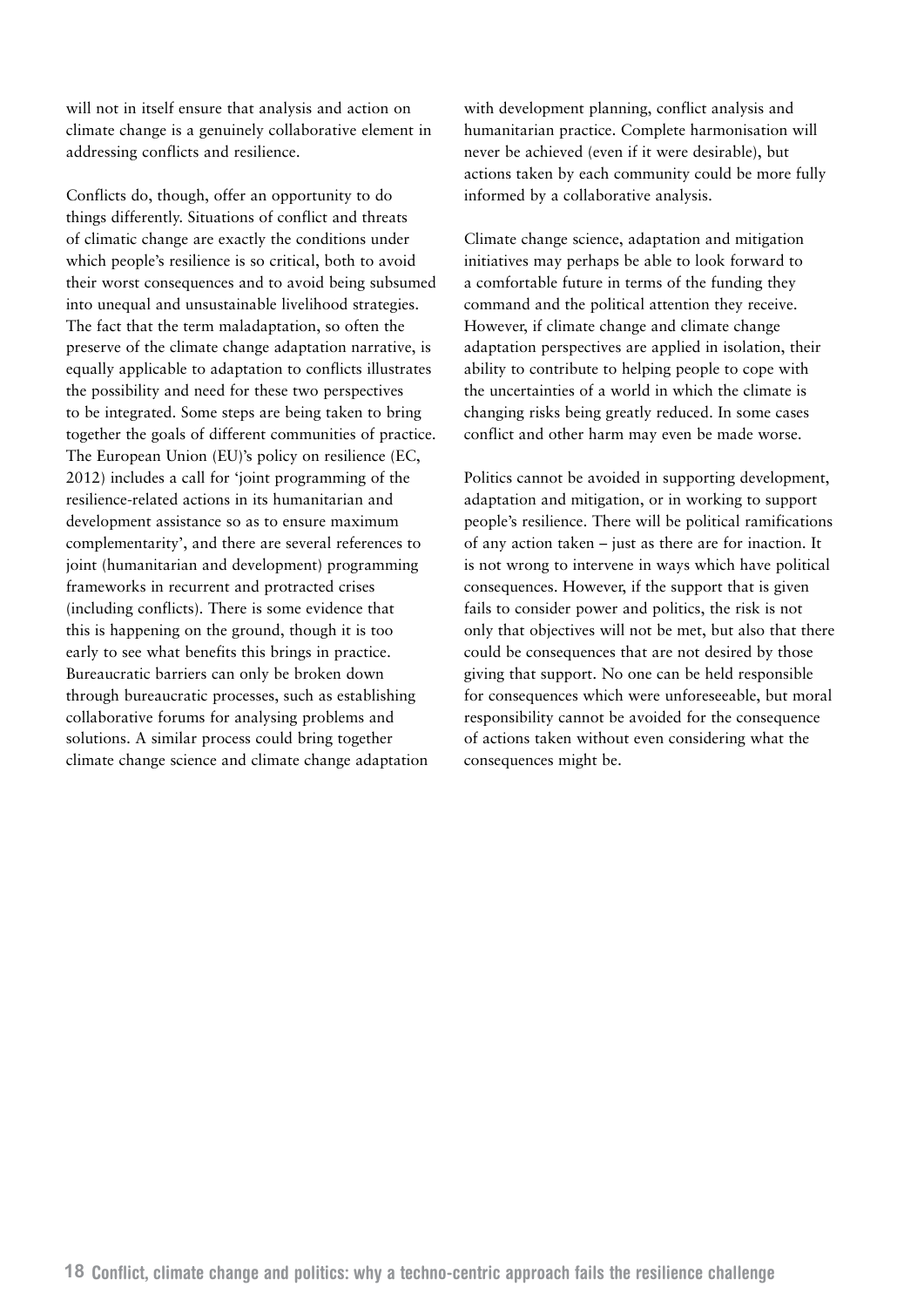### **References**

Ban Ki Moon (2007) 'A Climate Culprit in Darfur', *Washington Post*, 16 June.

Barnett, J. and W. N. Adger (2007) 'Climate Change, Human Security and Violent Conflict', P*olitical Geography*, 26.

Baxter, Z. (2007) *Somalia's Coal Industry*, ICE Case Studies, Number 201. Washington DC: American University, http://www1.american.edu/ted/ice/somaliacoal.htm.

Biello, D. (2009) 'Can Climate Change Cause Conflict? Recent History Suggests So', *Scientific American*, 23 November.

Black, R. (2009) 'Climate "Is a Major Cause" of Conflict in Africa', BBC News, 24 November.

Bradbury, M. and M. Kleinman (2010) *Winning Hearts and Minds? Examining the Relationship Between Aid and Security in Kenya*. Medford, MA: Tufts University.

Buchanan-Smith, M. and S. Maxwell (1994) 'Linking Relief and Development: An Introduction and Overview', *IDS Bulletin*, vol. 25, no. 4.

Buchanan-Smith, M. and A. A. Fadul (2008) *Adaptation and Devastation: The Impact of the Conflict on Trade and Markets in Darfur*. Medford, MA: Tufts University.

Buchanan-Smith, M. and A. A. Fadul (2012) *On the Hoof: Livestock Trade in Darfur*. Medford, MA: Tufts University.

Burke, M. E. et al. (2009) 'Warming Increases the Risk of Civil War in Africa', *Proceedings of the National Academy of Sciences*, 106, no. 49.

Chavunduka, C. and D. Bromley (2011) 'Climate, Carbon, Civil War and Flexible Boundaries: Sudan's Contested Landscape', *Land Use* Policy, vol. 28.

Davies, M., et al. (2013) 'Promoting Resilient Livelihoods through Adaptive Social Protection: Lessons from 124 Programmes in South Asia', *Development Policy Review*, vol. 31, issue 1.

DFID (1999) *Sustainable Livelihoods Guidance Sheets*. London. DFID.

European Commision (2012) *Communication From The Commission To The European Parliament And The Council. The EU Approach To Resilience:* 

*Learning From Food Security Crises*. COM(2012) 586 final. Brussels: EC.

FAO and WFP (2010) *State of Food Insecurity in the World 2010*. Rome: FAO.

Fishstein, P. and A. Wilder (2011) *Winning Hearts and Minds? Examining the Relationship between Aid and Security in Afghanistan*. Medford, MA: Tufts University.

Fjelde, H. and N. von Uexkull (2012) 'Climate Triggers: Rainfall Anomalies, Vulnerability and Communal Conflict in Sub-Saharan Africa', *Political Geography,* vol. 33.

Gleditsch, N. P. (2012) 'Whither the Weather? Climate Change and Conflict', *Journal of Peace Research*, 49(1).

Harris, K., D. Keen and T. Mitchell (2013) *When Disasters and Conflicts Collide.* London: ODI.

Hendrix, C. and S. Glaser (2007) 'Trends and Triggers: Climate, Climate change and Civil Conflict in Sub-Saharan Africa', *Political Geography*, vol. 26.

Hendrix, C. S. and I. Salehyan (2012) 'Climate Change, Rainfall, and Social Conflict in Africa', *Journal of Peace Research*.

Hsiang, S. M., M. Burke and E. Miguel (2013) 'Quantifying the Influence of Climate on Human Conflict', *Science*.

Hsiang, S. M., K. C. Meng and M. A. Cane (2011) 'Civil Conflicts Are Associated with the Global Climate', *Nature*, 476 (7361).

Hulme, M. (2009) *Why We Disagree about Climate Change: Understanding Controversy, Inaction and Opportunity*. Cambridge: CUP.

HPG (2004) H*umanitarian Issues in Darfur, Sudan*. HPG Briefing Note. London: ODI.

IASC (2011) *Inter-Agency Plan of Action for the Horn of Africa*. Nairobi: IASC.

Ibarra Gené, E. (2010) *REDD: Mitigation, Adaptation and the Resilience of Local Livelihoods*, Asia Security Initiative Policy Series No. 8. Singapore: RSIS Centre for NTS Studies.

International Crisis Group (2004) *Darfur Rising: Sudan's New Crisis*, ICG Africa Report 76. Nairobi/ Brussels: ICG.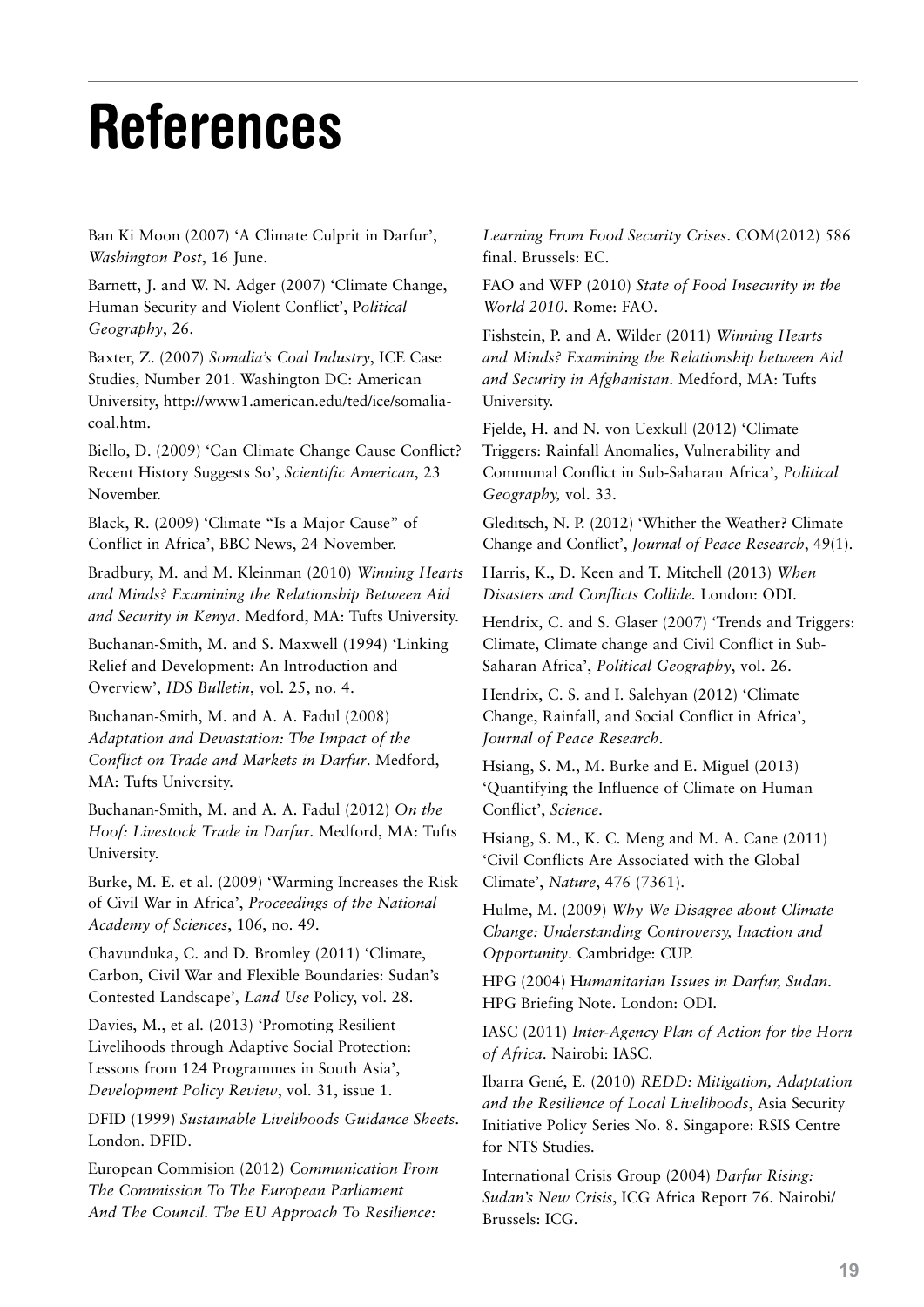Janus, T. (2012) 'Natural Resource Extraction and Civil Conflict', *Journal of Development Economics*, vol. 97.

Jaspars, S. and S. O'Callaghan (2008) *Challenging Choices: Protection and Livelihoods in Darfur*. HPG Working Paper. London: ODI.

Kallis, G. and C. Zografos (2013) Hydro-climatic Change, Conflict and Security.

Kellett, J. and K. Peters (2014) *Dare To Prepare: Taking Risk Seriously*. London: ODI.

Kloos, J. et al. (2013) *Climate Change, Water Conflicts and Human Security: Regional Assessment and Policy Guidelines for the Mediterranean, Middle East and Sahel*. Bonn: UNU-IEHS

Koubi, V. et al. 'Climate Variability, Economic Growth and Civil Conflict', *Journal of Peace Research*, 49(1).

Lautze, S. and A. Raven-Roberts (2006) 'Violence and Complex Humanitarian Emergencies: Implications for Livelihoods Models', *Disasters*, 30(4).

Lesnikowski, A. C. et al. (2013) *How Are We Adapting to Climate Change? A Global Assessment*. Mitigation and Adaptation Strategies for Global Change.

Levine, S., E. Ludi and L. Jones (2011) *Rethinking Support for Adaptive Capacity to Climate Change: The Role of Development Interventions*. London: ODI.

Miguel, E., S. Satyanath and E. Sergenti (2004) 'Economic Shocks and Civil Conflict: An Instrumental Variables Approach', *Journal of Political Economy*, 112(4).

Mine, Y. et al. (eds) (2013) *Preventing Violent Conflict in Africa: Inequalities, Perceptions and Institutions*. Basingstoke: Palgrave Macmillan.

Mitchell, T. and S. Maxwell (2010) *Defining Climate Compatible Development*, Policy Brief, Climate and Development Knowledge Network. London: ODI.

Mutaizibwa, E. (2012) 'UPDF in Kony Hunt Accused of Rape, Looting', *The Observer*, 2 March.

O'Hara, P. A. (2009) Political Economy of Climate Change, Ecological Destruction and Uneven Development', *Ecological Economics*, vol. 69.

Polk, W. (2013) 'Your Labor Day Syria Reader, Part 2', *The Atlantic*, 2 September.

Raleigh, C. and H. Urdal (2007) 'Climate Change, Environmental Degradation and Armed Conflict', *Political Geography*, vol. 26.

Sachs, J. D. (2011) *The End of Poverty.* London: Penguin Books Ltd.

Salehyan, I. (2008) 'From Climate Change to Conflict? No Consensus Yet', *Journal of Peace Research*.

Scoones, I. (1998) *Sustainable Rural Livelihoods. A Framework for Analysis*, IDS Working Paper 72. Brighton: IDS.

Smith, D. and J. Vivekananda (2012) 'Approaches to Climate and Conflict Resilience: Lessons from Nepal'. Paper presented at the International Conference 'Rethinking Climate Change, Conflict and Security', University of Sussex, UK, 18–19 October.

Tanner, T. and J. Allouche (2011) *Political Economy of Climate Change*, IDS Bulletin 42.3. Brighton: Institute of Development Studies.

Tol, R. and S. Wagner (2010) 'Climate Change and Violent Conflict in Europe over the Last Millennium', *Climatic Change*, 99 (1-2).

Tubi, A. and E. Feitelson (2012) 'Drought and Cooperation in a Conflict Prone Area'. Paper presented at the International Conference 'Rethinking Climate Change, Conflict and Security', University of Sussex, UK, 18–19 October.

UN OCHA (2012) *Sudan. United Nations and Partners Work Plan 2013*. New York: UN-OCHA.

Van Vuuren, D. P. et al. (2011) 'The Use of Scenarios as the Basis for Combined Assessment of Climate Change Mitigation and Adaptation', *Global Environmental Change*, vol. 21.

Walker, P. et al. (2012) *Climate Change as a Driver of Humanitarian Crises and Response*. Medford, MA: Tufts.

Webersik, C. and A. Crawford (2012) 'Commerce in the Chaos: Bananas, Charcoal, Fisheries, and Conflict in Somalia', *Environmental Law Reporter*, Issue 6, June.

Young, H. (2008) *Embracing Complexity. A Case-Study of Livelihoods, Vulnerability and Conflict in Darfur*, presentation, June, http:// climateanddevelopment.nri.org/background\_papers/ presentation\_young.pdf.

Young, H. et al. (2009) *Livelihoods, Power and Choice: The Vulnerability of the Northern Rizaygat, Darfur, Sudan*. Medford, MA: Tufts University.

Young, H. et al. (2005) *Darfur: Livelihoods Under Siege*. Omdurman: Feinstein International Famine Centre, Tufts University, and Ahfad University for Women.

Zhang, D. D. et al. (2011) 'The Causality Analysis of Climate Change and Large-scale Human Crisis', *Proceedings of the National Academy of Sciences*, 108 (42).